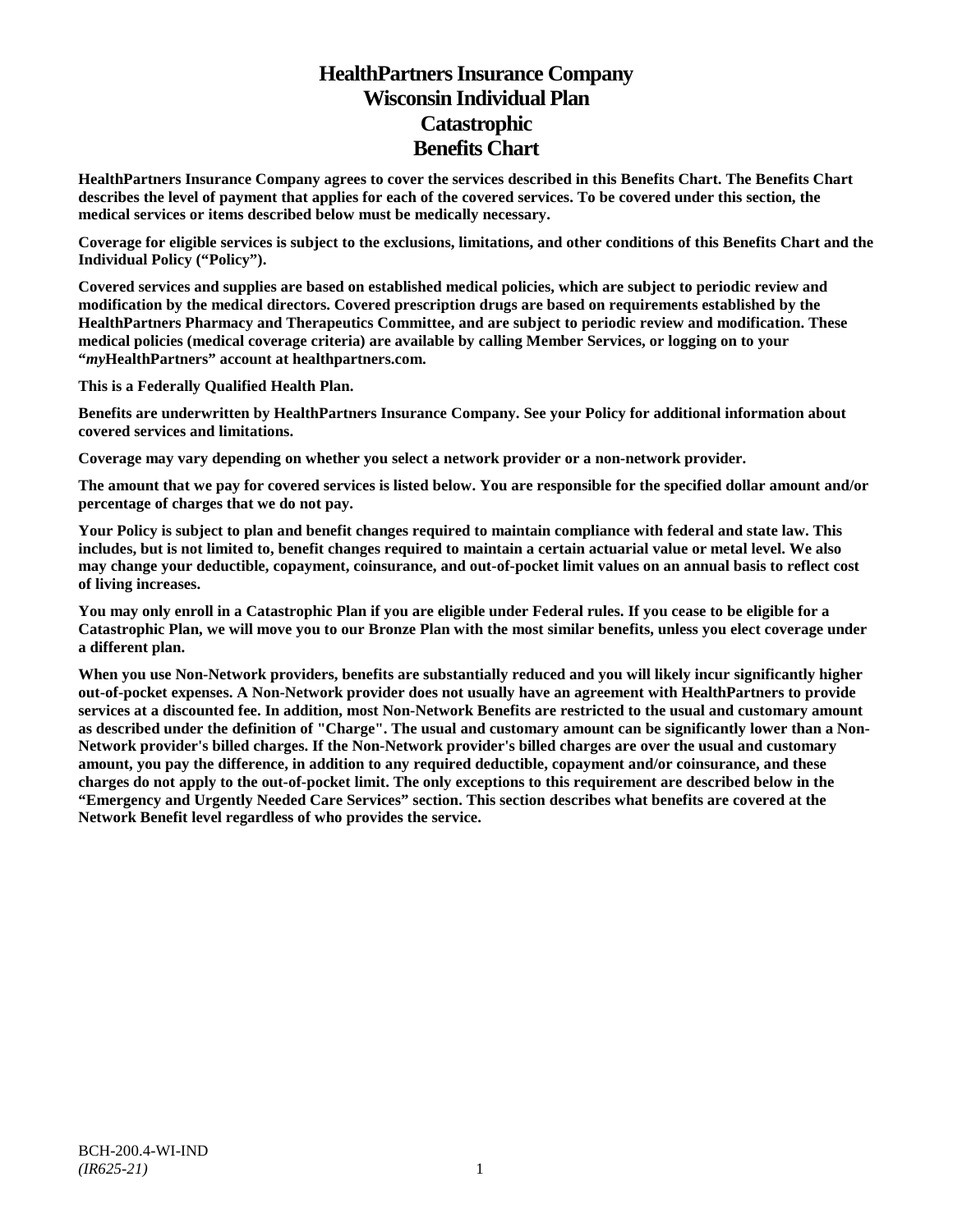## **These definitions apply to the Benefits Chart. They also apply to your Policy.**

| <b>Biosimilar Drug:</b> | A prescription drug, approved by the Food and Drug Administration (FDA), that the FDA has<br>determined is biosimilar to and interchangeable with a biological brand name drug. Biosimilar<br>drugs are not considered generic drugs and are not covered under the generic drug benefit.                                                                                                                                                                                                                                                                                                                                     |
|-------------------------|------------------------------------------------------------------------------------------------------------------------------------------------------------------------------------------------------------------------------------------------------------------------------------------------------------------------------------------------------------------------------------------------------------------------------------------------------------------------------------------------------------------------------------------------------------------------------------------------------------------------------|
| <b>Brand Name Drug:</b> | A prescription drug, approved by the Food and Drug Administration (FDA), that is manufactured,<br>sold or licensed for sale under a trademark by the pharmaceutical company that originally<br>researched and developed the drug. Brand name drugs have the same active-ingredient formula as<br>the generic version of the drug. However, generic drugs are manufactured and sold by other drug<br>manufacturers and are generally not available until after the patent on the brand name drug has<br>expired. A few brand name drugs may be covered at the generic benefit level if this is indicated on<br>the formulary. |
| <b>Calendar Year:</b>   | This is the 12-month period beginning 12:01 A.M. Central Time, on January 1, and ending 12:00<br>A.M. Central Time of the next following December 31.                                                                                                                                                                                                                                                                                                                                                                                                                                                                        |
| Charge:                 | For covered services delivered by a network provider, this is the provider's discounted fee for a<br>given medical/surgical service, procedure or item.                                                                                                                                                                                                                                                                                                                                                                                                                                                                      |
|                         | For covered services delivered by non-network providers, a contracted rate may apply if such<br>arrangement is available to HealthPartners.                                                                                                                                                                                                                                                                                                                                                                                                                                                                                  |
|                         | For the Usual and Customary Charge for covered services delivered by non-network providers,<br>our payment is calculated using one of the following options to be determined at HealthPartners'<br>discretion: 1) a percentage of the Medicare fee schedule; 2) a comparable schedule if the service is<br>not on the Medicare fee schedule; or 3) a commercially reasonable rate for such service.                                                                                                                                                                                                                          |
|                         | The Usual and Customary Charge is the maximum amount allowed that we consider in the<br>calculation of the payment of charges incurred for certain covered services. You must pay for any<br>charges above the usual and customary charge, and they do not apply to the out-of-pocket limit.                                                                                                                                                                                                                                                                                                                                 |
|                         | A charge is incurred for covered ambulatory medical and surgical services, on the date the service<br>or item is provided. A charge is incurred for covered inpatient services, on the date of admission to<br>a hospital. To be covered, a charge must be incurred on or after your effective date and on or<br>before the termination date.                                                                                                                                                                                                                                                                                |
| Copayment/Coinsurance:  | The specified dollar amount, or percentage, of charges incurred for covered services, which we do<br>not pay, but which you must pay, each time you receive certain medical services, procedures or<br>items. Our payment for those covered services or items begins after the copayment or coinsurance<br>is satisfied. Covered services or items requiring a copayment or coinsurance are specified in this<br>Benefits Chart.                                                                                                                                                                                             |
|                         | For services provided by a network provider:                                                                                                                                                                                                                                                                                                                                                                                                                                                                                                                                                                                 |
|                         | An amount which is listed as a flat dollar copayment is applied to a network provider's discounted<br>charges for a given service. However, if the network provider's discounted charges for a service or<br>item is less than the flat dollar copayment, you will pay the network provider's discounted charge.<br>An amount which is listed as a percentage of charges or coinsurance is based on the network<br>provider's discounted charges, calculated at the time the claim is processed, which may include an<br>agreed upon fee schedule rate for case rate or withhold arrangements.                               |
|                         | For services provided by a Non-Network provider:                                                                                                                                                                                                                                                                                                                                                                                                                                                                                                                                                                             |
|                         | Any copayment or coinsurance is applied to the lesser of the provider's charges or the usual and<br>customary charge for a service.                                                                                                                                                                                                                                                                                                                                                                                                                                                                                          |
|                         | A copayment or coinsurance is due at the time a service is provided, or when billed by the<br>provider. The copayment or coinsurance applicable for a scheduled visit with a network provider<br>will be collected for each visit, late cancellation and failed appointment.                                                                                                                                                                                                                                                                                                                                                 |
|                         |                                                                                                                                                                                                                                                                                                                                                                                                                                                                                                                                                                                                                              |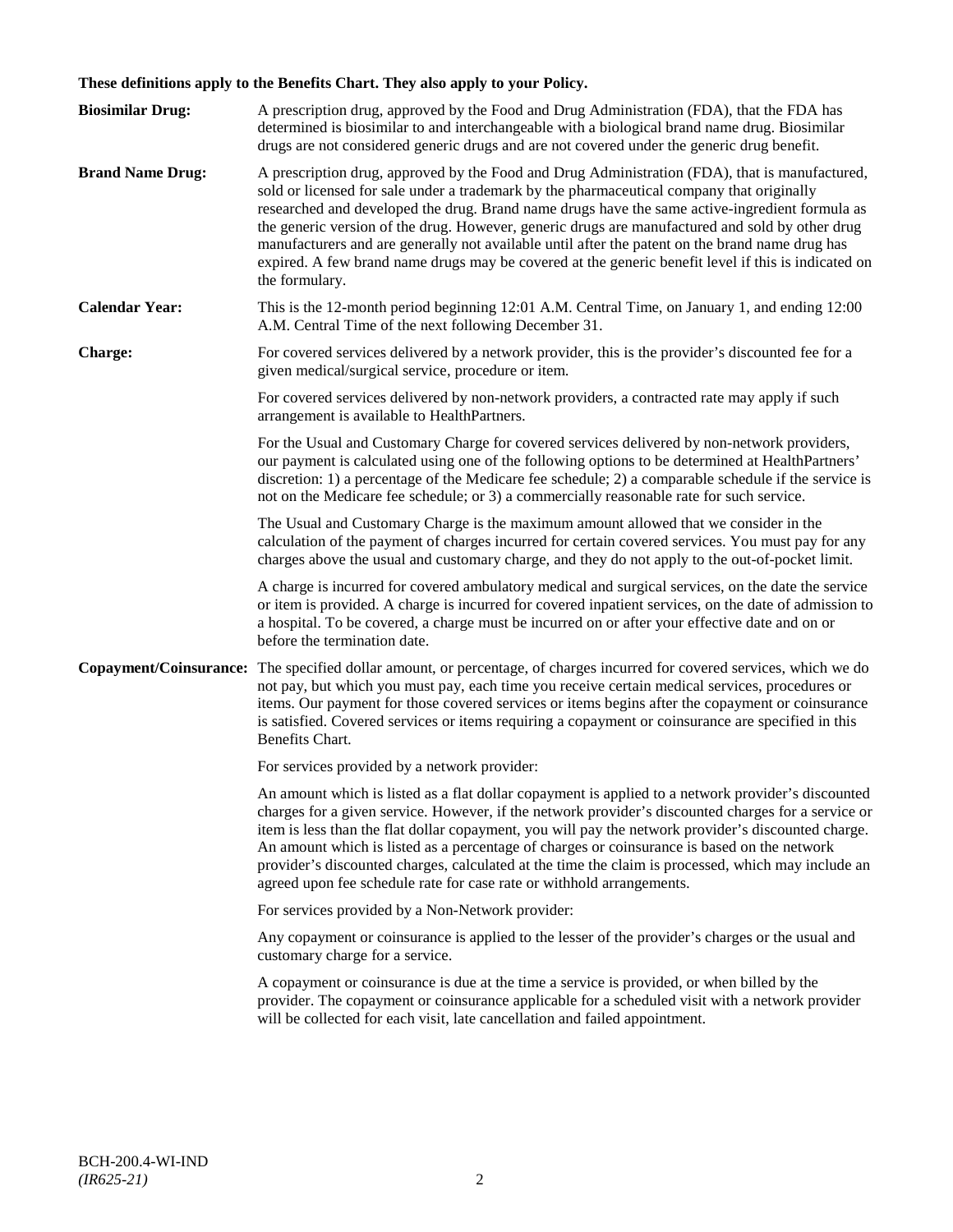| Deductible:                    | The specified dollar amount of charges incurred for covered services, which we do not pay, but an<br>enrollee or a family has to pay first in a calendar year. Our payment for those services or items<br>begins after the deductible is satisfied. For network providers, the amount of the charges that apply<br>to the deductible are based on the network provider's discounted charges, calculated at the time<br>the claim is processed, which may include an agreed upon fee schedule rate for case rate or<br>withhold arrangements. For non-network providers, the amount of charges that apply to the<br>deductible are the lesser of the provider's charges or the usual and customary charge for a service. |
|--------------------------------|-------------------------------------------------------------------------------------------------------------------------------------------------------------------------------------------------------------------------------------------------------------------------------------------------------------------------------------------------------------------------------------------------------------------------------------------------------------------------------------------------------------------------------------------------------------------------------------------------------------------------------------------------------------------------------------------------------------------------|
|                                | Any amounts paid or reimbursed by a third party, including, but not limited to: point of service<br>rebates, manufacturer coupons, manufacturer debit cards or other forms of direct reimbursement to<br>an Insured for a product or service, will not apply toward your deductible, to the extent permitted<br>under state and federal law.                                                                                                                                                                                                                                                                                                                                                                            |
|                                | Your plan has an embedded deductible. This means once a member meets the individual<br>deductible, the plan begins paying benefits for that person. If two or more members of the family<br>meet the family deductible, the plan begins paying benefits for all members of the family,<br>regardless of whether each member has met the individual deductible. However, a member may<br>not contribute more than the individual deductible toward the family deductible.                                                                                                                                                                                                                                                |
|                                | All services are subject to the deductible unless otherwise indicated below in this Benefits Chart.                                                                                                                                                                                                                                                                                                                                                                                                                                                                                                                                                                                                                     |
| <b>Formulary:</b>              | This is a current list, which may be revised from time to time, of prescription drugs, medications,<br>equipment and supplies covered by us as indicated in this Benefits Chart which are covered at the<br>highest benefit level. Some drugs on the formulary may require prior authorization to be covered<br>as formulary drugs. The formulary, and information on drugs that require prior authorization, are<br>available by calling Member Services, or logging on to your "myHealthPartners" account at<br>healthpartners.com.                                                                                                                                                                                   |
| <b>Generic Drug:</b>           | A prescription drug, approved by the Food and Drug Administration (FDA), that the FDA has<br>determined is comparable to a brand name drug product in dosage form, strength, route of<br>administration, quality, intended use and documented bioequivalence. Generally, generic drugs<br>cost less than brand name drugs. Some brand name drugs may be covered at the generic drug<br>benefit level if this is indicated on the formulary.                                                                                                                                                                                                                                                                             |
| <b>Non-Formulary Drug:</b>     | This is a prescription drug, approved by the Food and Drug Administration (FDA), that is not on<br>the formulary, is medically necessary and is not investigative or experimental or otherwise<br>excluded under your Policy.                                                                                                                                                                                                                                                                                                                                                                                                                                                                                           |
| <b>Out-of-Pocket Expenses:</b> | You pay the specified copayments/coinsurance and deductibles applicable for particular services,<br>subject to the out-of-pocket limit described below. These amounts are in addition to the monthly<br>premium payments.                                                                                                                                                                                                                                                                                                                                                                                                                                                                                               |
| <b>Out-of-Pocket Limit:</b>    | You pay the copayments/coinsurance and deductibles for covered services, to the individual or<br>family out-of-pocket limit. Thereafter we cover 100% of charges incurred for all other covered<br>services, for the rest of the calendar year. You pay amounts greater than the out-of-pocket limit if<br>you exceed any lifetime maximum benefit or any visit or day limits.                                                                                                                                                                                                                                                                                                                                          |
|                                | Non-Network Benefits above the usual and customary charge (see definition of charge above) do<br>not apply to the out-of-pocket limit.                                                                                                                                                                                                                                                                                                                                                                                                                                                                                                                                                                                  |
|                                | Any amounts paid or reimbursed by a third party, including, but not limited to: point of service<br>rebates, manufacturer coupons, debit cards or other forms of direct reimbursement to an Insured<br>for a product or service, will not apply as an out-of-pocket expense, to the extent permitted under<br>state and federal law.                                                                                                                                                                                                                                                                                                                                                                                    |
|                                | You are responsible to keep track of the out-of-pocket expenses. Contact our Member Services<br>Department for assistance in determining the amount paid by the enrollee for specific eligible<br>services received. Claims for reimbursement under the Out-of-Pocket Limit provisions are subject<br>to the same time limits and provisions described under the "Claims Provisions" section of your<br>Policy.                                                                                                                                                                                                                                                                                                         |
| <b>Primary Care Providers:</b> | These are providers in the following categories: Family Practice, General Practice, Internal<br>Medicine, Pediatrics, Adolescent Medicine, Adult Medicine and Geriatrics.                                                                                                                                                                                                                                                                                                                                                                                                                                                                                                                                               |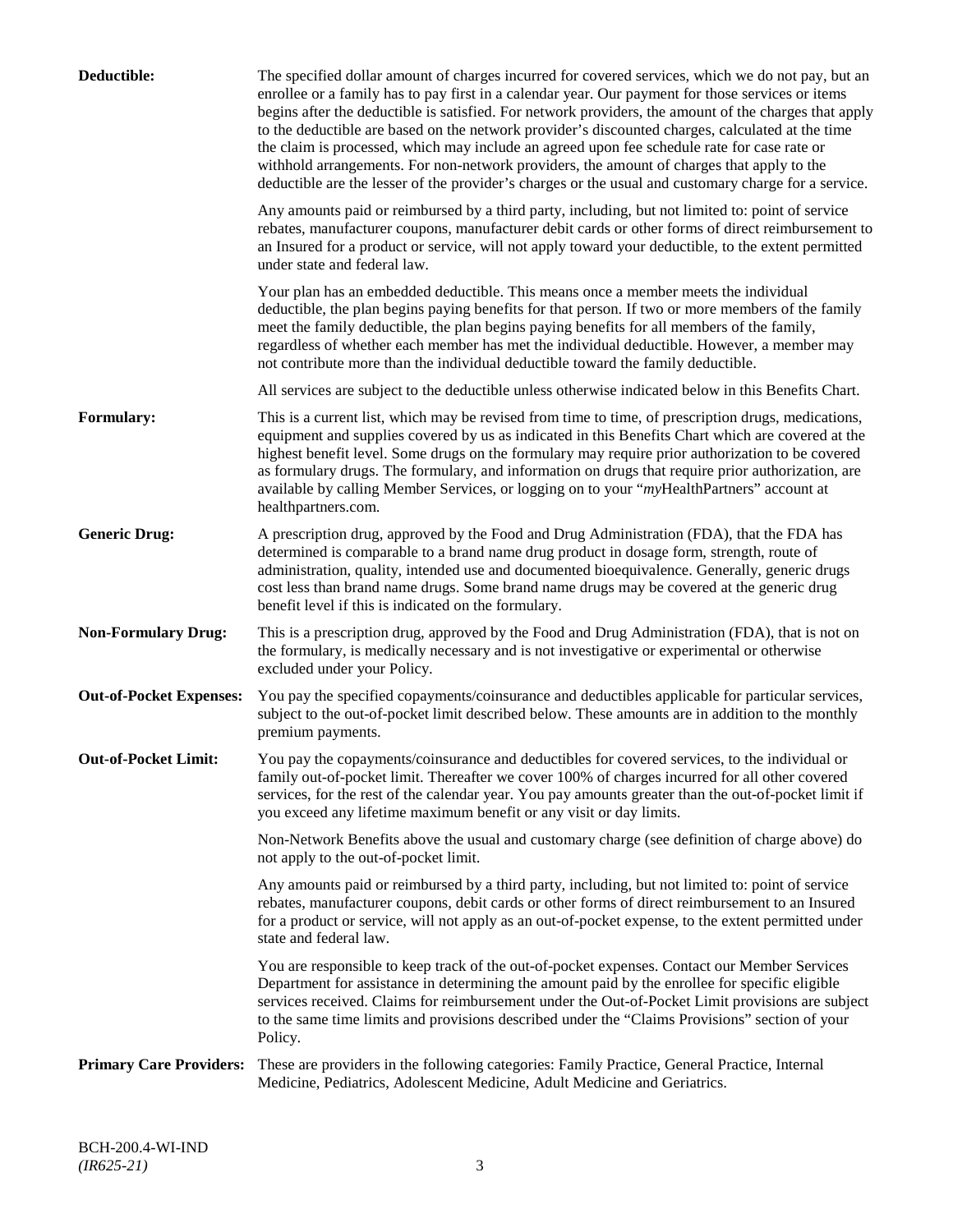|                             | Specialty Care Providers: These are providers who are not in the following categories: Family Practice, General Practice,<br>Internal Medicine, Pediatrics, Adolescent Medicine, Adult Medicine and Geriatrics.                                                                                                                                                                                                                                                                                                                       |
|-----------------------------|---------------------------------------------------------------------------------------------------------------------------------------------------------------------------------------------------------------------------------------------------------------------------------------------------------------------------------------------------------------------------------------------------------------------------------------------------------------------------------------------------------------------------------------|
| <b>Specialty Drug List:</b> | This is a current list, which may be revised from time to time, of prescription drugs, medications,<br>equipment and supplies, which are typically bio-pharmaceuticals. The purpose of a specialty drug<br>list is to facilitate enhanced monitoring of complex therapies used to treat specific conditions.<br>Specialty drugs are covered by us as indicated in this Benefits Chart. The specialty drug list is<br>available by calling Member Services, or logging on to your "myHealthPartners" account at<br>healthpartners.com. |
| virtuwell:                  | This is an online service that you may use to receive a diagnosis and treatment for certain routine<br>conditions, such as a cold and flu, ear pain and sinus infections. You may access the virtuwell web<br>site at virtuwell.com.                                                                                                                                                                                                                                                                                                  |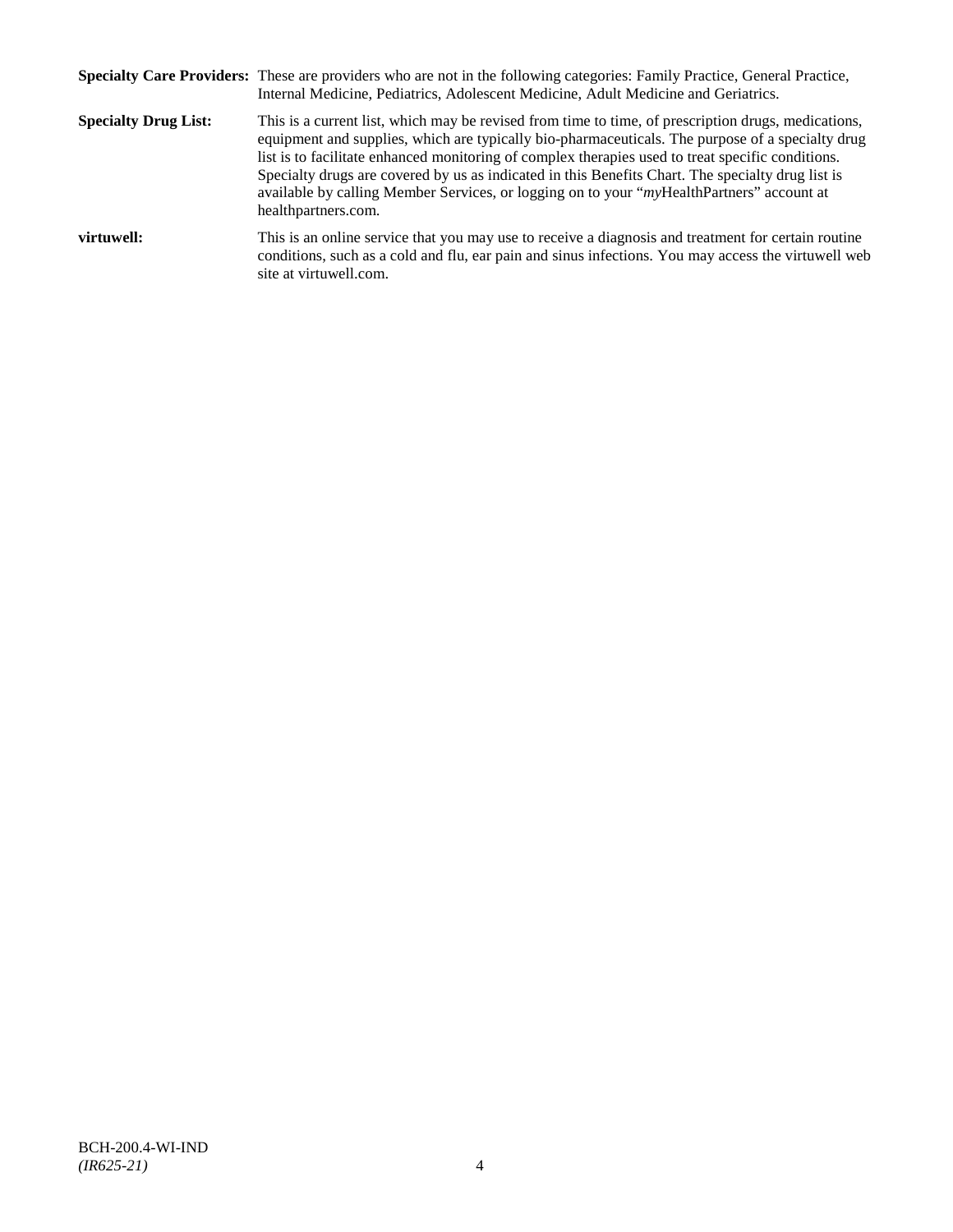## **DEDUCTIBLES AND OUT-OF-POCKET LIMITS**

#### **Individual Calendar Year Deductible**

| <b>Network Benefits</b> | <b>Non-Network Benefits</b> |
|-------------------------|-----------------------------|
| \$8,550                 | \$20,000                    |

## **Family Calendar Year Deductible**

| <b>Network Benefits</b> | <b>Non-Network Benefits</b> |
|-------------------------|-----------------------------|
| \$17,100                | \$40,000                    |

Your individual and family deductible amounts may be indexed to allow for changes under Federal rules.

Your plan has an embedded deductible. This means once a member meets the individual deductible, the plan begins paying benefits for that person. If two or more members of the family meet the family deductible, the plan begins paying benefits for all members of the family, regardless of whether each member has met the individual deductible. However, a member may not contribute more than the individual deductible toward the family deductible.

Separate deductibles must be satisfied under the Network Benefits and Non-Network Benefits.

Any amounts paid or reimbursed by a third party, including but not limited to: point of service rebates, manufacturer coupons, manufacturer debit cards or other forms of direct reimbursement to an Insured for a product or service, will not apply toward your deductible, to the extent permitted under state and federal law.

## **Individual Calendar Year Out-of-Pocket Limit**

| Network Benefits | <b>Non-Network Benefits</b> |
|------------------|-----------------------------|
| \$8,550          | None.                       |

#### **Family Calendar Year Out-of-Pocket Limit**

| <b>Network Benefits</b> | <b>Non-Network Benefits</b> |
|-------------------------|-----------------------------|
| \$17,100                | None.                       |

Your individual and family out-of-pocket amounts may be indexed to allow for changes under Federal rules.

Separate Out-of-Pocket Limits must be satisfied under Network Benefits and Non-Network Benefits.

Non-Network Benefits above the usual and customary charge will not apply to the individual or family Out-of-Pocket.

Any amounts paid or reimbursed by a third party, including but not limited to: point of service rebates, manufacturer coupons, manufacturer debit cards or other forms of direct reimbursement to an Insured for a product or service, will not apply as an outof-pocket expense, to the extent permitted under state and federal law.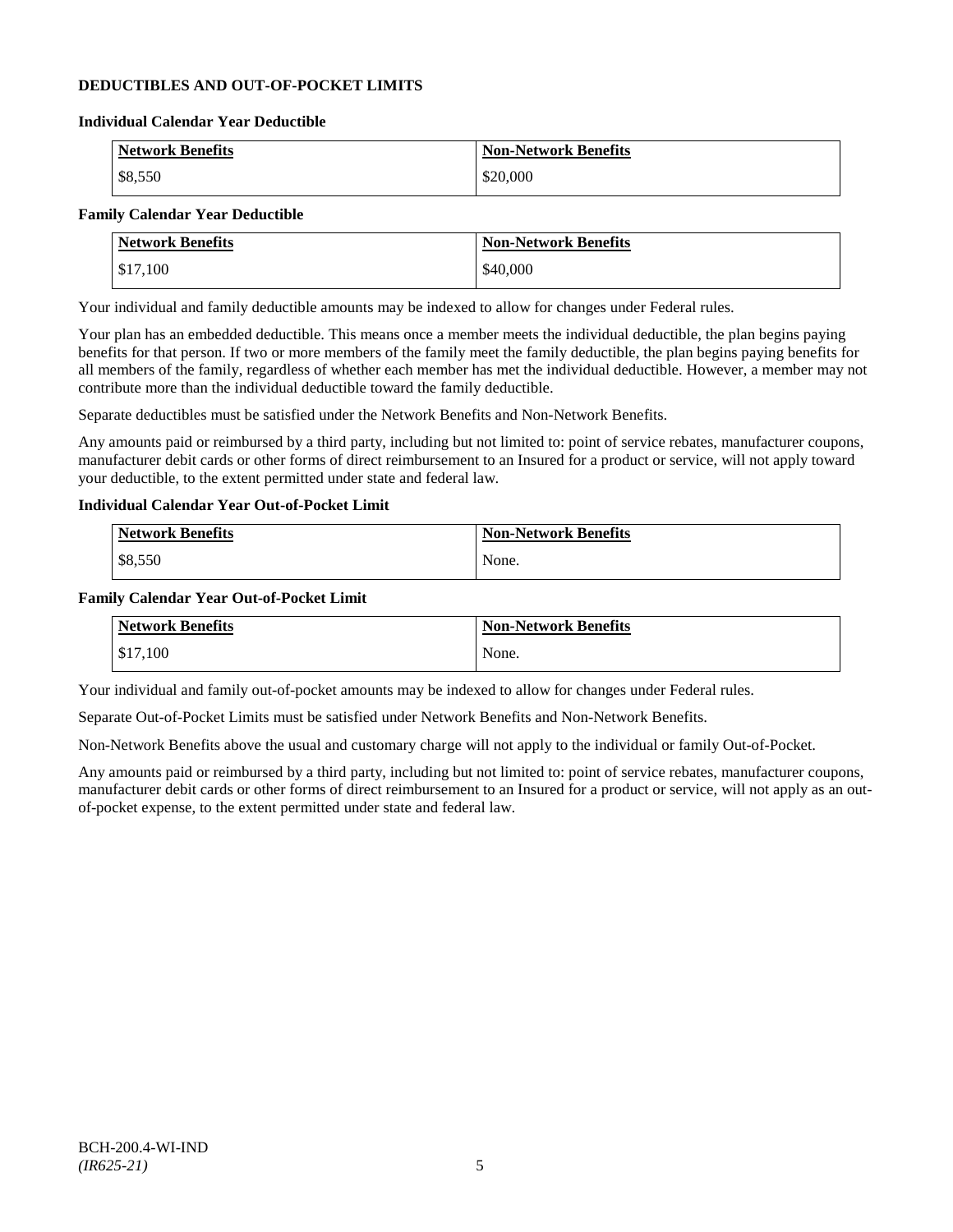## **AMBULANCE AND MEDICAL TRANSPORTATION**

## **Covered Services:**

We cover ambulance and medical transportation for medical emergencies and as shown below.

We also cover medically necessary, non-emergency transportation if it meets our medical coverage criteria.

Covered services are based on established medical policies, which are subject to periodic review and modification by the medical directors. These medical policies (medical coverage criteria) and applicable prior authorization requirements are available by calling Member Services, or logging on to your "*my*HealthPartners" account a[t healthpartners.com.](http://www.healthpartners.com/)

#### **Ambulance and Medical Transportation (other than non-emergency fixed wing air ambulance transportation)**

| <b>Network Benefits</b> |                               | Non-Network Benefits  |
|-------------------------|-------------------------------|-----------------------|
|                         | 100% of the charges incurred. | See Network Benefits. |

#### **Non-Emergency Fixed Wing Air Ambulance Transportation**

| Network Benefits              | <b>Non-Network Benefits</b>  |
|-------------------------------|------------------------------|
| 100% of the charges incurred. | 50% of the charges incurred. |

#### **Not Covered:**

See "Services Not Covered" in your Policy.

## **AUTISM TREATMENT**

#### **Covered Services:**

Your network provider will coordinate the prior authorization process for any autism treatment services. You may call Member Services at 952-967-7540 or toll-free at 1-888-360-0622 if you have any questions or concerns regarding the authorization process.

Please call Member Services at 952-967-7540 or toll-free at 1-888-360-0622 to request authorization for autism treatment services from a Non-Network provider.

We cover prior authorized evidence-based intensive-level and non-intensive-level treatment of autism spectrum disorders (autism disorder, Asperger's syndrome or pervasive development disorder not otherwise specified).

Covered services are based on established medical policies, which are subject to periodic review and modification by the medical directors. These medical policies (medical coverage criteria) are available by calling Member Services, or logging on to your "*my*HealthPartners" account at [healthpartners.com.](http://www.healthpartners.com/)

**Intensive-Level Services for children diagnosed with autism spectrum disorders.** Intensive-level services must begin on or after two years of age and end before nine years of age. Intensive-level services, on average, are services provided for more than 20 hours of treatment per week. (The average number of hours a week is calculated over a 6-month period.)

| <b>Network Benefits</b>                  | <b>Non-Network Benefits</b>              |
|------------------------------------------|------------------------------------------|
| 100% of the charges incurred.            | 50% of the charges incurred.             |
| Limited to 235 visits per calendar year. | Limited to 235 visits per calendar year. |

The maximum number of visits is combined for Network Benefits and Non-Network Benefits.

#### **Intensive-Level Services Lifetime Maximum Benefit**

| <b>Network Benefits</b>                               | <b>Non-Network Benefits</b>                           |
|-------------------------------------------------------|-------------------------------------------------------|
| 4 years of cumulative services under this plan or any | 4 years of cumulative services under this plan or any |
| other plan.                                           | other plan.                                           |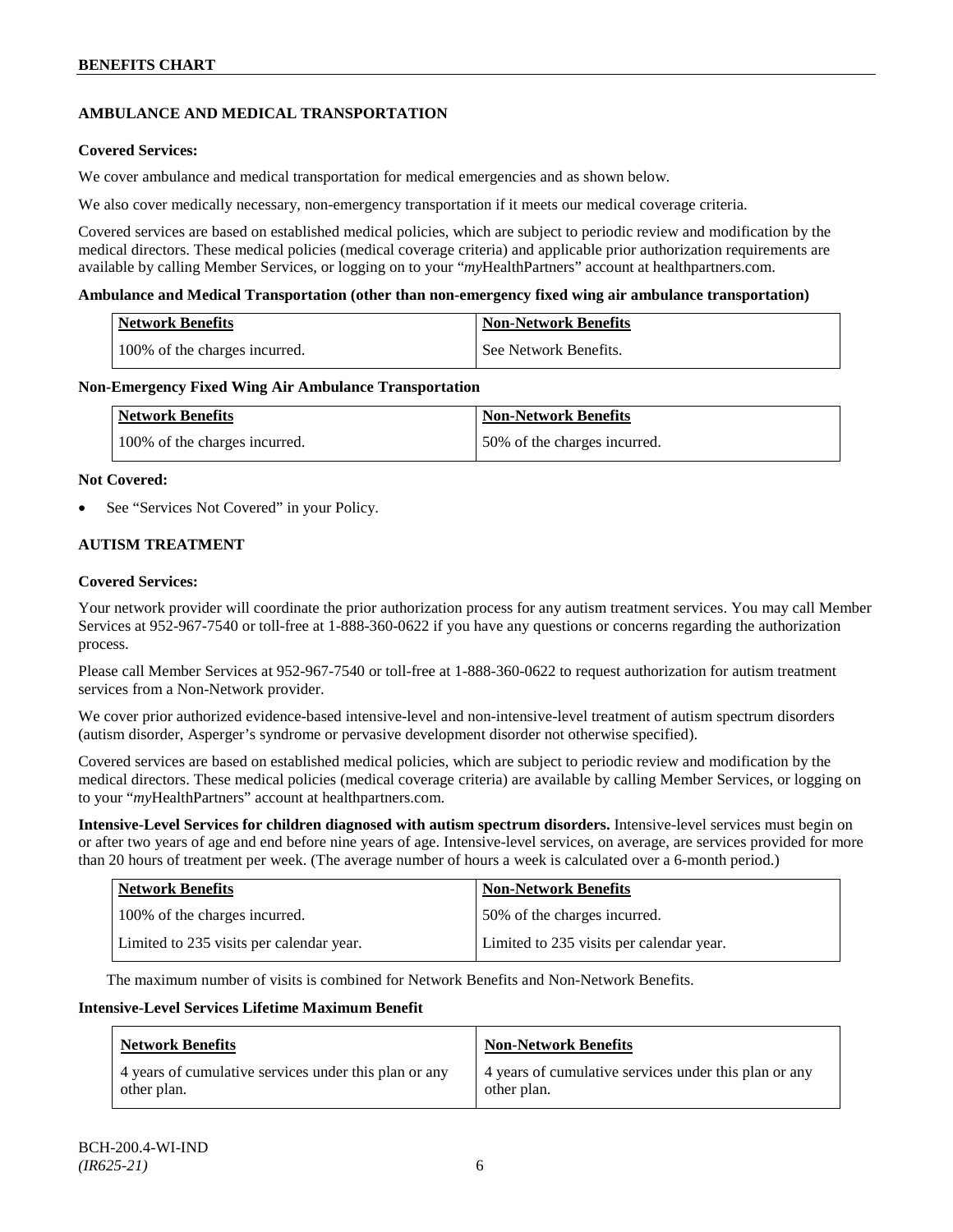## **Non-intensive-Level Services for Insureds diagnosed with autism spectrum disorders**

| Network Benefits                         | <b>Non-Network Benefits</b>              |
|------------------------------------------|------------------------------------------|
| 100% of the charges incurred.            | 50% of the charges incurred.             |
| Limited to 120 visits per calendar year. | Limited to 120 visits per calendar year. |

The maximum number of visits is combined for Network Benefits and Non-Network Benefits.

## **Not Covered:**

See "Services Not Covered" in your Policy.

## **BEHAVIORAL HEALTH SERVICES**

### **Covered Services:**

Covered services are based on established medical policies, which are subject to periodic review and modification by the medical directors. These medical policies (medical coverage criteria) are available by calling Member Services, or logging on to your "*my*HealthPartners" account at [healthpartners.com.](http://www.healthpartners.com/)

**Transitional Treatment Services.** These are services for the treatment of nervous or mental disorders, alcoholism or other drug abuse problems which are provided to an Insured in a less restrictive manner than are inpatient hospital services but in a more intensive manner than are outpatient services. Transitional treatment services are services offered by a provider, and certified by the Wisconsin Department of Health Services for each of the following (except the last bulleted item):

- Mental health services for covered adults in a day treatment program.
- Mental health services for covered children in a day hospital treatment program.
- Services for persons with chronic mental illness provided through a community support program.
- Residential treatment programs for alcohol and/or drug dependent covered persons.
- Alcohol and Other Drug Abuse (AODA) services in, a day treatment program.
- Services for persons who are experiencing a mental health crisis or who are in a situation likely to turn into a mental health crisis if support is not provided.
- Intensive outpatient programs for the treatment of psychoactive substance use disorders provided in accordance with the patient placement criteria of the American Society of Addiction Medicine.

## **Mental Health Services**

We cover services for mental health diagnoses as described in the Diagnostic and Statistical Manual of Mental Disorders – Fifth Edition (DSM 5) (most recent edition) that lead to significant disruption of function in your life.

We provide coverage for mental health treatment ordered by a Wisconsin court under a valid court order that is issued on the basis of a behavioral care evaluation performed by a licensed psychiatrist or doctoral level licensed psychologist, which includes a diagnosis and an individual treatment plan for care in the most appropriate, least restrictive environment. We must be given a copy of the court order and the behavioral care evaluation, and the service must be a covered benefit under your Policy, and the service must be provided by a network provider, or other provider as required by law.

**Outpatient Services:** We cover medically necessary outpatient professional mental health services for evaluation, crisis intervention, and treatment of mental health disorders.

A comprehensive diagnostic assessment will be made of each patient as the basis for a determination by a mental health professional, concerning the appropriate treatment and the extent of services required.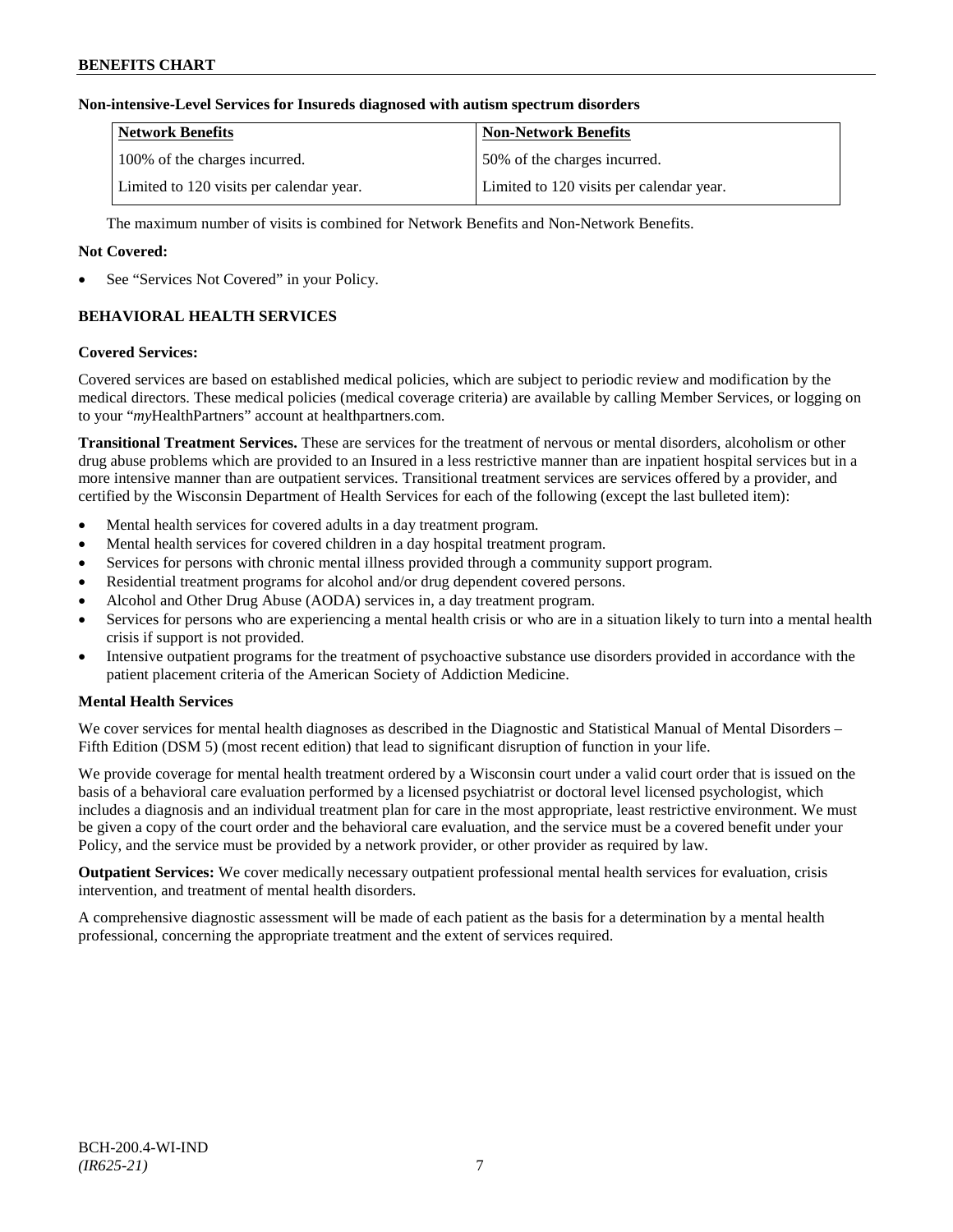Outpatient services we cover for a diagnosed mental health condition include the following:

- Individual, group, family and multi-family therapy;
- Medication management provided by a physician, certified nurse practitioner, or physician's assistant;
- Psychological testing services for the purposes of determining the differential diagnoses and treatment planning for patients currently receiving behavioral health services;
- Partial hospitalization services in a licensed hospital or community mental health center;
- Psychotherapy and nursing services provided in the home if authorized by us; and
- Treatment for gender dysphoria that meets medical coverage criteria.

| Network Benefits              | <b>Non-Network Benefits</b>  |
|-------------------------------|------------------------------|
| 100% of the charges incurred. | 50% of the charges incurred. |

#### **Group Therapy**

| Network Benefits              | Non-Network Benefits         |
|-------------------------------|------------------------------|
| 100% of the charges incurred. | 50% of the charges incurred. |

**Inpatient Services:** We cover medically necessary inpatient services in a hospital or licensed residential treatment facility and professional services for treatment of mental health disorders. Medical stabilization is covered under inpatient hospital services in the "Hospital and Skilled Nursing Facility Services" section.

We cover residential care for the treatment of eating disorders in a licensed facility, as an alternative to inpatient care, when it is medically necessary and your physician obtains authorization from us.

| <b>Network Benefits</b>       | <b>Non-Network Benefits</b>  |
|-------------------------------|------------------------------|
| 100% of the charges incurred. | 50% of the charges incurred. |

**Transitional Treatment Services:** We cover transitional treatment services described above for treatment of mental and nervous disorders**.**

| <b>Network Benefits</b>       | <b>Non-Network Benefits</b>   |
|-------------------------------|-------------------------------|
| 100% of the charges incurred. | 150% of the charges incurred. |

## **Substance Abuse Treatment Services**

We cover medically necessary services for assessments by a licensed alcohol and drug counselor and treatment of Substance-Related Disorders as defined in the latest edition of the DSM 5.

**Outpatient Services:** We cover medically necessary outpatient professional services for diagnosis and treatment of alcoholism and other drug abuse problems. Chemical dependency treatment services must be provided by a program licensed by the local Department of Health Services.

Outpatient services we cover for a diagnosed substance abuse disorder include the following:

- Individual, group, family, and multi-family therapy provided in an office setting; and
- We cover opiate replacement therapy including methadone and buprenorphine treatment.

| Network Benefits              | Non-Network Benefits         |
|-------------------------------|------------------------------|
| 100% of the charges incurred. | 50% of the charges incurred. |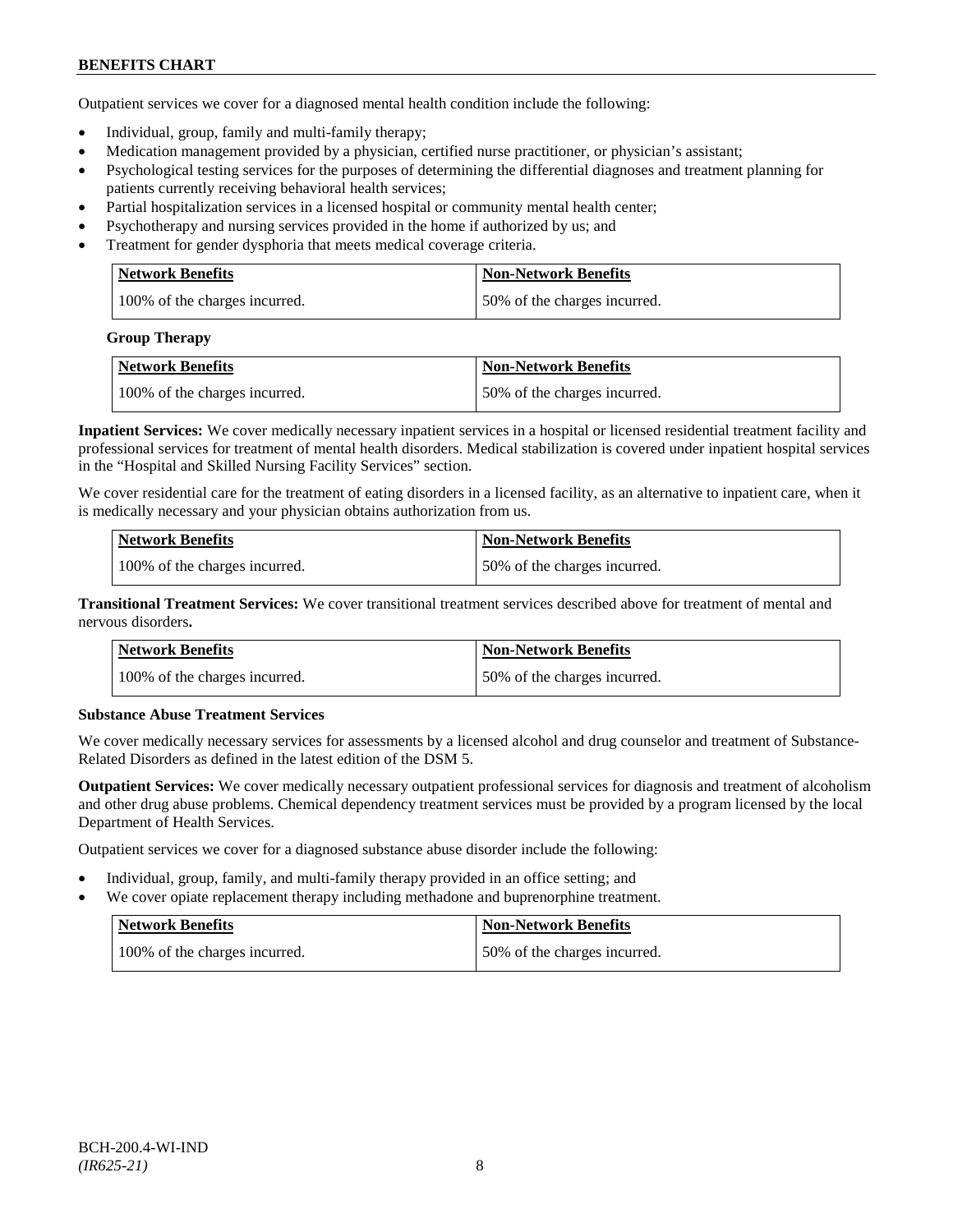**Inpatient Services:** We cover medically necessary inpatient services in a hospital or a licensed residential primary treatment center.

We cover services provided in a hospital that is licensed by the local state and accredited by Medicare.

Detoxification Services: We cover detoxification services in a hospital or community detoxification facility if it is licensed by the local Department of Health Services.

| <b>Network Benefits</b>       | <b>Non-Network Benefits</b>  |
|-------------------------------|------------------------------|
| 100% of the charges incurred. | 50% of the charges incurred. |

**Transitional Treatment Services:** We cover transitional treatment services described above for treatment of alcoholism or other drug abuse problems.

| <b>Network Benefits</b>       | <b>Non-Network Benefits</b>  |
|-------------------------------|------------------------------|
| 100% of the charges incurred. | 50% of the charges incurred. |

#### **Additional Mental Health and Substance Abuse Benefits for a Dependent Child Who is a Student**

If a dependent child is a student in a school that is located in Wisconsin, but outside of our service area, we cover services as required under Wisconsin Statute 609.655.

| <b>Network Benefits</b>       | <b>Non-Network Benefits</b>  |
|-------------------------------|------------------------------|
| 100% of the charges incurred. | 50% of the charges incurred. |

#### **Not Covered:**

See "Services Not Covered" in your Policy.

#### **CHIROPRACTIC SERVICES**

#### **Covered Services:**

We cover chiropractic services for rehabilitative care. Chiropractic services are adjustments to any abnormal articulations of the human body, especially those of the spinal column, for the purpose of giving freedom of action to impinged nerves that may cause pain or deranged function.

Massage therapy which is performed in conjunction with other treatment/modalities by a chiropractor, is part of a prescribed treatment plan and is not billed separately is covered.

| <b>Network Benefits</b>       | <b>Non-Network Benefits</b>  |
|-------------------------------|------------------------------|
| 100% of the charges incurred. | 50% of the charges incurred. |

#### **Not Covered:**

- Massage therapy for the purpose of comfort or convenience of the Insured.
- See "Services Not Covered" in your Policy.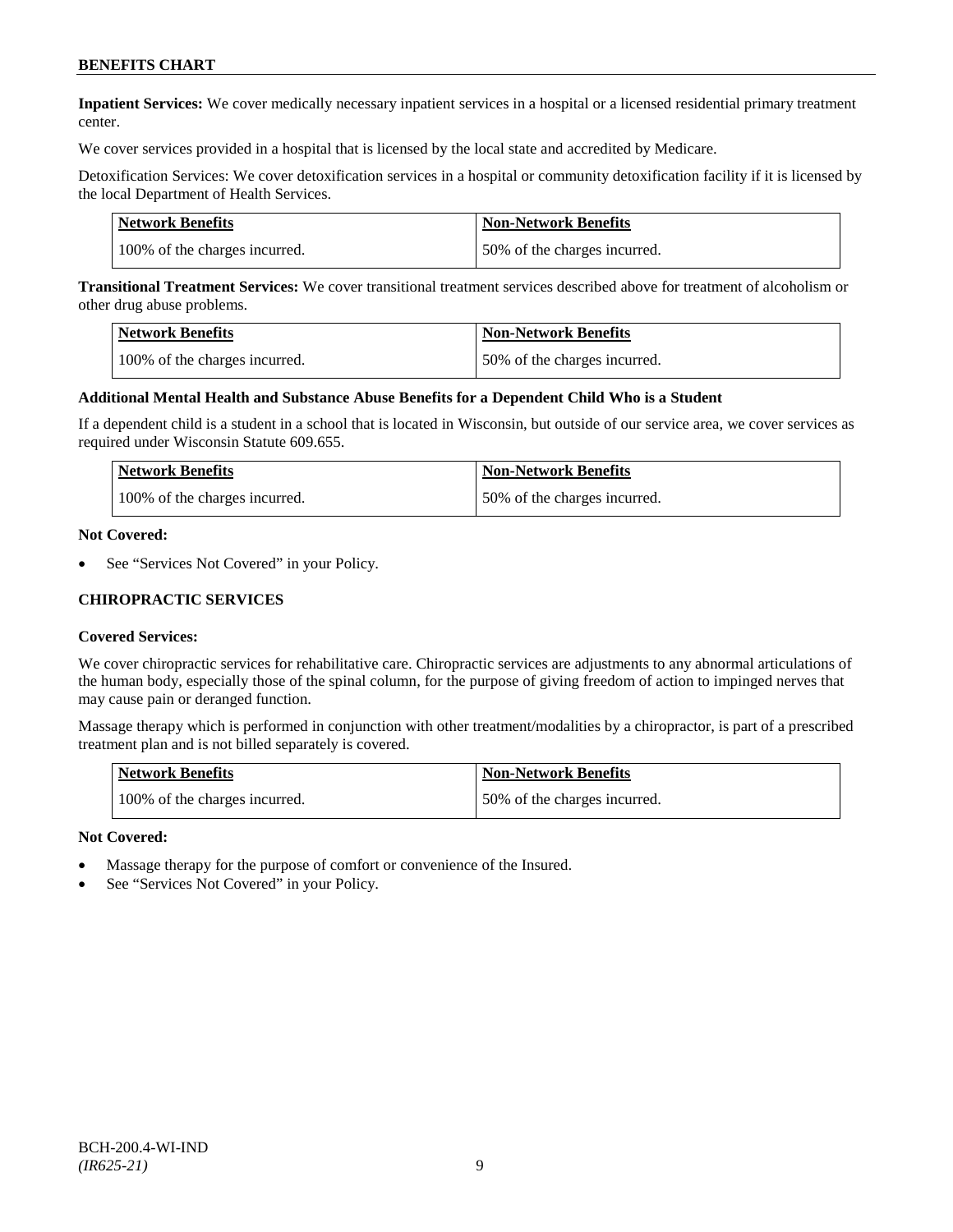## **CLINICAL TRIALS**

## **Covered Services:**

We cover certain routine services if you participate in a Phase I, Phase II, Phase III or Phase IV approved clinical trial that is conducted in relation to the prevention, detection, or treatment of cancer or other life-threatening disease or condition as defined in the Affordable Care Act. Approved clinical trials include (1) federally funded trials when the study or investigation is approved or funded by any of the federal agencies defined in the Public Health Services Act, section 2709 (d) (1) (A); (2) the study or investigation is conducted under an investigational new drug application reviewed by the Food and Drug Administration; and (3) the study or investigation is a drug trial that is exempt from having such an investigational new drug application. We cover routine patient costs for services that would be eligible under the Policy and this Benefits Chart if the service were provided outside of a clinical trial.

| <b>Network Benefits</b>                               | <b>Non-Network Benefits</b>                           |
|-------------------------------------------------------|-------------------------------------------------------|
| Coverage level is same as corresponding Network       | Coverage level is same as corresponding Non-Network   |
| Benefits, depending on type of service provided, such | Benefits, depending on type of service provided, such |
| as Office Visits for Illness or Injury, Inpatient or  | as Office Visits for Illness or Injury, Inpatient or  |
| <b>Outpatient Hospital Services.</b>                  | <b>Outpatient Hospital Services.</b>                  |

#### **Not Covered:**

- The investigative or experimental item, device or service itself.
- Items or services that are provided solely to satisfy data collection and analysis needs and that are not used in the direct clinical management of the patient.
- A service that is clearly inconsistent with widely accepted and established standards of care for a particular diagnosis.
- See "Services Not Covered" in your Policy.

## **DENTAL SERVICES**

#### **Covered Services:**

We cover services as described below.

**Accidental Dental Services:** We cover services dentally necessary to treat and restore damage done to sound, natural, unrestored teeth as a result of an accidental injury. Coverage is for damage caused by external trauma to face and mouth only, not for cracked or broken teeth, which result from biting or chewing. We cover restorations, root canals, crowns and replacement of teeth lost that are directly related to the accident in which the Insured was involved. We cover initial exams, xrays and palliative treatment including extractions, and other oral surgical procedures directly related to the accident. Subsequent treatment must be initiated within the Policy's time-frame and must be directly related to the accident. We do not cover restoration and replacement of teeth that are not "sound and natural" at the time of the accident.

Full mouth rehabilitation to correct occlusion (bite) and malocclusion (misaligned teeth not due to the accident) are not covered.

When an implant-supported dental prosthetic treatment is pursued, benefits are limited to the amount that would be paid toward the placement of a removable dental prosthetic appliance that could be used in the absence of implant treatment.

| <b>Network Benefits</b>       | <b>Non-Network Benefits</b> |
|-------------------------------|-----------------------------|
| 100% of the charges incurred. | No coverage.                |

For all accidental dental services, treatment and/or restoration must be initiated within six months of the date of the injury. Coverage is limited to the initial course of treatment and/or initial restoration. Services must be provided within twentyfour months of the date of injury to be covered.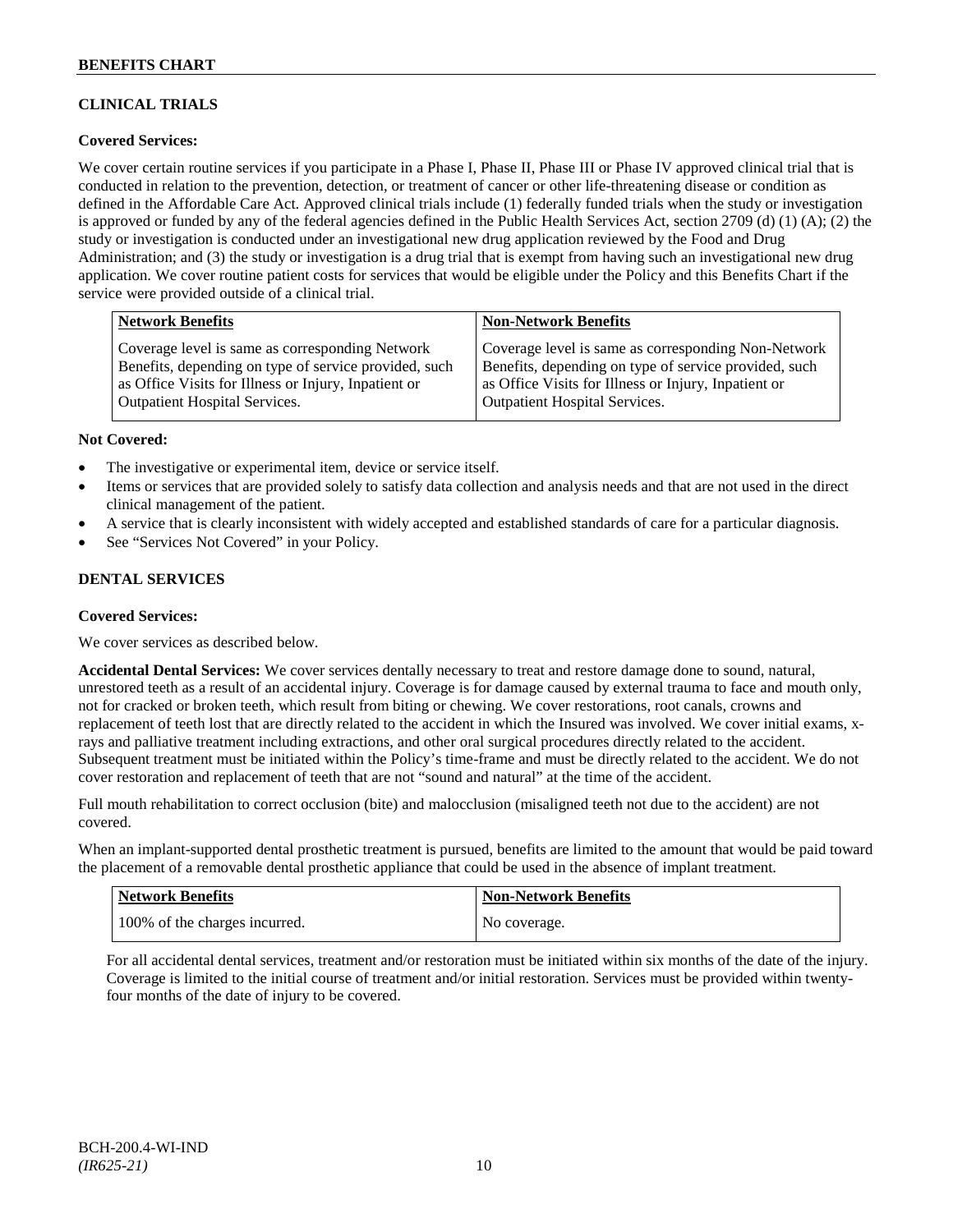### **Medical Referral Dental Services**

**Medically Necessary Outpatient Dental Services:** We cover medically necessary outpatient dental services. Coverage is limited to dental services required for treatment of an underlying medical condition, e.g., removal of teeth to complete radiation treatment for cancer of the jaw, cysts and lesions.

| <b>Network Benefits</b>       | <b>Non-Network Benefits</b>  |
|-------------------------------|------------------------------|
| 100% of the charges incurred. | 50% of the charges incurred. |

**Medically Necessary Hospitalization and Anesthesia for Dental Care:** We cover medically necessary hospitalization and anesthesia for dental care. This is limited to charges incurred by an Insured who: (1) is a child under age 5; (2) is severely disabled; (3) has a medical condition, and requires hospitalization or general anesthesia for dental care treatment; or (4) is a child between ages 5 and 12 and care in dental offices has been attempted unsuccessfully and usual methods of behavior modification have not been successful, or when extensive amounts of restorative care, exceeding 4 appointments, are required.

Coverage is limited to facility and anesthesia charges. Oral surgeon/dentist professional fees are not covered. The following are examples, though not all-inclusive, of medical conditions which may require hospitalization for dental services: severe asthma, severe airway obstruction or hemophilia. Hospitalization required due to the behavior of the Insured or due to the extent of the dental procedure is not covered.

| Network Benefits              | <b>Non-Network Benefits</b>  |
|-------------------------------|------------------------------|
| 100% of the charges incurred. | 50% of the charges incurred. |

**Medical Complications of Dental Care:** We cover medical complications of dental care. Treatment must be medically necessary care and related to medical complications of non-covered dental care, including complications of the head, neck, or substructures.

| Network Benefits              | <b>Non-Network Benefits</b>  |
|-------------------------------|------------------------------|
| 100% of the charges incurred. | 50% of the charges incurred. |

**Oral Surgery:** We cover oral surgery. Coverage is limited to treatment of medical conditions requiring oral surgery, such as treatment of oral neoplasm, non-dental cysts, fracture of the jaw, trauma of the mouth and jaw, and any other oral surgery procedures provided as medically necessary dental services.

| Network Benefits              | <b>Non-Network Benefits</b>  |
|-------------------------------|------------------------------|
| 100% of the charges incurred. | 50% of the charges incurred. |

**Treatment of Cleft Lip and Cleft Palate:** We cover treatment of cleft lip and cleft palate of a dependent child, including orthodontic treatment and oral surgery directly related to the cleft. Dental services which are not required for the treatment of cleft lip or cleft palate are not covered. If a dependent child covered under your Policy is also covered under a dental plan which includes orthodontic services, that dental plan shall be considered primary for the necessary orthodontic services. Oral appliances are subject to the same copayment, conditions and limitations as durable medical equipment.

| <b>Network Benefits</b>                               | <b>Non-Network Benefits</b>                           |
|-------------------------------------------------------|-------------------------------------------------------|
| Coverage level is same as corresponding Network       | Coverage level is same as corresponding Non-Network   |
| Benefits, depending on type of service provided, such | Benefits, depending on type of service provided, such |
| as Office Visits for Illness or Injury, Inpatient or  | as Office Visits for Illness or Injury, Inpatient or  |
| <b>Outpatient Hospital Services.</b>                  | <b>Outpatient Hospital Services.</b>                  |

**Treatment of Temporomandibular Disorder (TMD) and Craniomandibular Disorder (CMD):** We cover diagnostic procedures, surgical treatment and non-surgical treatment (including intraoral splint therapy devices) for temporomandibular disorder (TMD) and craniomandibular disorder (CMD), which is medically necessary care. Dental services which are not required to directly treat TMD or CMD are not covered.

| <b>Network Benefits</b>       | <b>Non-Network Benefits</b>  |
|-------------------------------|------------------------------|
| 100% of the charges incurred. | 50% of the charges incurred. |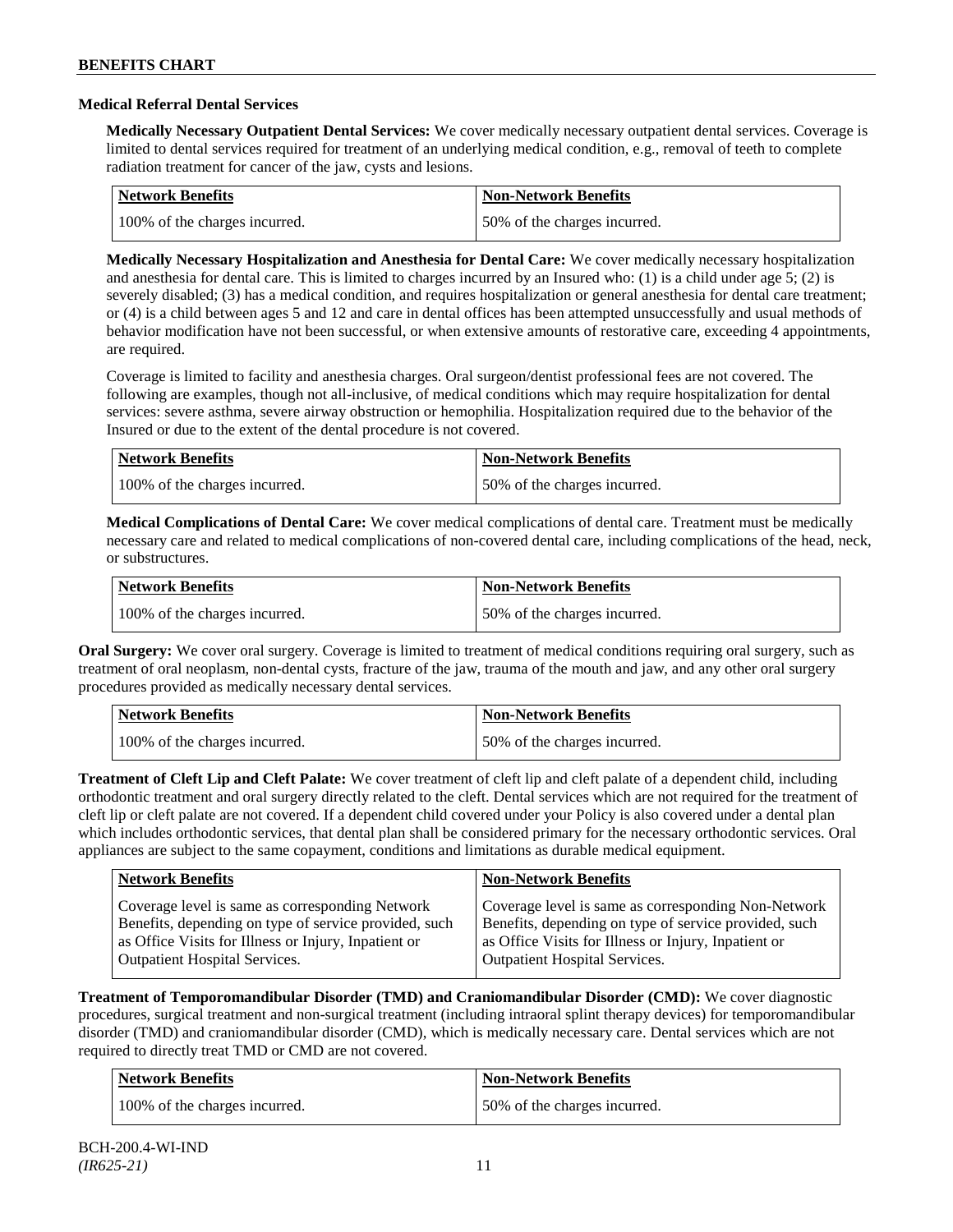## **Not Covered:**

- Dental treatment, procedures or services not listed in this Benefits Chart.
- Accident-related dental services if treatment is: (1) provided to teeth which are not sound and natural; (2) to teeth which have been restored; (3) initiated beyond six months from the date of the injury; (4) received beyond the initial treatment or restoration; or (5) received beyond twenty-four months from the date of injury.
- Accident-related dental services by a Non-Network provider.
- Oral surgery to remove wisdom teeth.
- Orthognathic treatment or procedures and all related services.
- See "Services Not Covered" in your Policy.

## **DIAGNOSTIC IMAGING SERVICES**

#### **Covered Services:**

We cover diagnostic imaging, when ordered by a provider and provided in a clinic or outpatient hospital facility.

For Network Benefits, non-emergent, scheduled outpatient Magnetic Resonance Imaging (MRI) and Computed Tomography (CT) must be provided at a designated facility. Your physician or facility will obtain or verify prior authorization for these services, as needed.

We cover services provided in a clinic or outpatient hospital facility. To see the benefit level for inpatient hospital or skilled nursing facility services, see benefits under Inpatient Hospital and Skilled Nursing Facility Services.

#### **Outpatient Magnetic Resonance Imaging (MRI) and Computed Tomography (CT)**

| <b>Network Benefits</b>       | <b>Non-Network Benefits</b>   |
|-------------------------------|-------------------------------|
| 100% of the charges incurred. | 150% of the charges incurred. |

### **All Other Outpatient Diagnostic Imaging Services**

#### **Services for Illness or Injury**

| Network Benefits              | Non-Network Benefits         |
|-------------------------------|------------------------------|
| 100% of the charges incurred. | 50% of the charges incurred. |

## **Preventive Services (MRI/CT procedures are not considered preventive)**

Diagnostic imaging services associated with preventive services are covered at the benefit level shown in the "Preventive Services" section of this Benefits Chart.

#### **Not Covered:**

See "Services Not Covered" in your Policy.

## **DURABLE MEDICAL EQUIPMENT, PROSTHETICS, ORTHOTICS AND SUPPLIES**

#### **Covered Services:**

We cover equipment and services, as described below.

We cover durable medical equipment and services, prosthetics, orthotics, and supplies, subject to the limitations below, including certain disposable supplies, enteral feedings and the following diabetic supplies and equipment: glucose monitors, insulin pumps limited to the purchase of one pump per year, syringes, blood and urine test strips and other diabetic supplies as deemed medically appropriate and necessary, for Insureds with gestational, Type I or Type II diabetes.

We cover external hearing aids, cochlear implants, and related treatment prescribed by a physician or by a licensed audiologist for Insureds under 18 years of age who have hearing loss.

We also cover basic hearing aids for Insureds age 18 or older for the correction of a hearing impairment.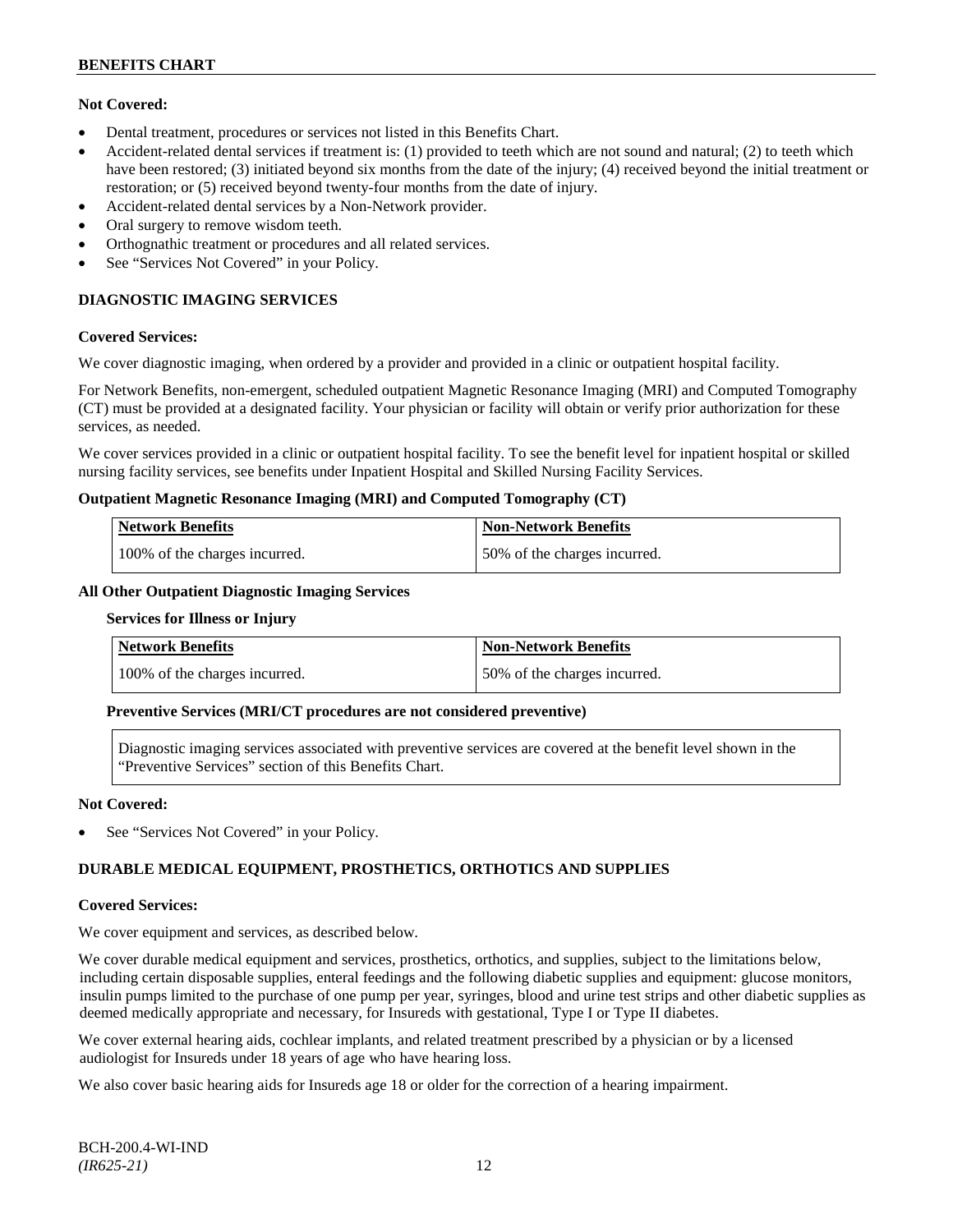Osseointegrated or bone-anchored hearing aids are only covered for Insureds who have hearing loss that is not correctable by any other procedure.

Hearing aids are limited to one basic, standard hearing aid for each ear every three years.

A basic hearing aid is defined as a hearing device that consists of a microphone, amplifier, volume control, battery and receiver. It does not include upgrades above and beyond the functionality of a basic hearing aid, including, but not limited to, hearing improvements for group settings, background noise, Bluetooth/remote control functionality, or extended warranties. Charges for upgrades above the cost of a basic, standard hearing aid are not covered.

| <b>Network Benefits</b>       | <b>Non-Network Benefits</b>  |
|-------------------------------|------------------------------|
| 100% of the charges incurred. | 50% of the charges incurred. |

#### **Special Dietary Treatment for Phenylketonuria (PKU) if it meets our medical coverage criteria**

| <b>Network Benefits</b>       | <b>Non-Network Benefits</b>  |
|-------------------------------|------------------------------|
| 100% of the charges incurred. | 50% of the charges incurred. |

#### **Oral Amino Acid Based Elemental Formula if it meets our medical coverage criteria**

| Network Benefits              | <b>Non-Network Benefits</b>  |
|-------------------------------|------------------------------|
| 100% of the charges incurred. | 50% of the charges incurred. |

#### **Limitations:**

Coverage of durable medical equipment is limited by the following.

- No more than a 90-day supply of diabetic supplies are covered and dispensed at a time.
- Payment will not exceed the cost of an alternate piece of equipment or service that is effective and medically necessary.
- For prosthetic benefits, other than oral appliances for cleft lip and cleft palate, payment will not exceed the cost of an alternate piece of equipment or service that is effective, medically necessary and enables Insureds to conduct standard activities of daily living.
- We reserve the right to determine if an item will be approved for rental vs. purchase.
- We require that certain diabetic supplies and equipment be purchased at a pharmacy.
- Diabetic supplies and equipment are limited to certain models and brands.
- Durable medical equipment and supplies must be obtained from or repaired by approved vendors.
- Covered services and supplies are based on established medical policies which are subject to periodic review and modification by the medical directors. Our medical policy for diabetic supplies includes information on our required models and brands. These medical policies (medical coverage criteria) are available by calling Member Services, or logging on to your "*my*HealthPartners" account at [healthpartners.com.](http://www.healthpartners.com/)

## **Not Covered:**

Items which are not eligible for coverage include, but are not limited to:

- Replacement or repair of any covered items, if the items are (i) damaged or destroyed by misuse, abuse or carelessness, (ii) lost; or (iii) stolen.
- Duplicate or similar items.
- Labor and related charges for repair of any covered items which are more than the cost of replacement by an approved vendor.
- Sales tax, mailing, delivery charges, service call charges.
- Items which are primarily educational in nature or for hygiene, vocation, comfort, convenience or recreation.
- Communication aids or devices: equipment to create, replace or augment communication abilities including, but not limited to, speech processors, receivers, communication boards, or computer or electronic assisted communication.
- Implantable and osseointegrated or bone-anchored hearing aids and their fitting, except as specifically described in this Benefits Chart. This exclusion does not apply to cochlear implants.
- Eyeglasses, contact lenses and their fitting, measurement and adjustment, except as specifically described in this Benefits Chart.
- Hair prostheses (wigs).

BCH-200.4-WI-IND *(IR625-21)* 13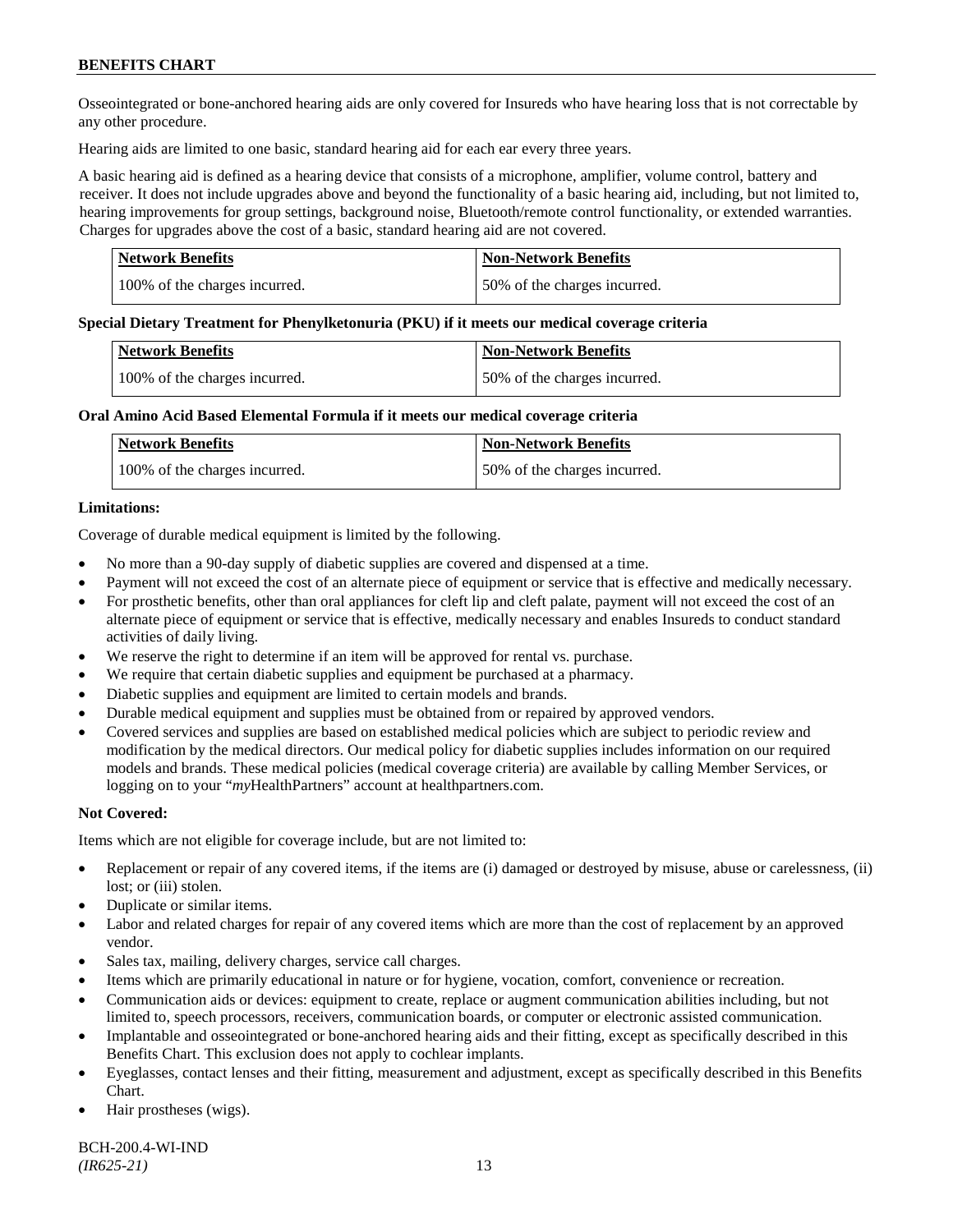- Household equipment which primarily has customary uses other than medical, such as, but not limited to, exercise cycles, air purifiers, central or unit air conditioners, water purifiers, non-allergenic pillows, mattresses or waterbeds.
- Household fixtures including, but not limited to, escalators or elevators, ramps, swimming pools and saunas.
- Modifications to the structure of the home including, but not limited to, wiring, plumbing or charges for installation of equipment.
- Vehicle, car or van modifications including, but not limited to, hand brakes, hydraulic lifts and car carrier.
- Rental equipment while owned equipment is being repaired by non-contracted vendors, beyond one month rental of medically necessary equipment.
- Other equipment and supplies, including, but not limited to assistive devices, that we determine are not eligible for coverage.
- See "Services Not Covered" in your Policy.

## **EMERGENCY AND URGENTLY NEEDED CARE SERVICES**

#### **Covered Services:**

We cover services for emergency care and urgently needed care if the services are otherwise eligible for coverage under your Policy.

**Urgently Needed Care.** These are services to treat an unforeseen illness or injury that:

- are required in order to prevent a serious deterioration in your health, and
- cannot be delayed until the next available clinic or office hours.

| <b>Network Benefits</b>       | Non-Network Benefits         |
|-------------------------------|------------------------------|
| 100% of the charges incurred. | 50% of the charges incurred. |

**Emergency Care.** These are services to treat:

- the sudden, unexpected onset of illness or injury which, if left untreated or unattended until the next available clinic or office hours, would result in hospitalization, or
- a condition requiring professional health services immediately necessary to preserve life or stabilize health.

When reviewing claims for coverage of emergency services, our medical director will take into consideration a reasonable layperson's belief that the circumstances required immediate medical care that could not wait until the next working day or next available clinic appointment.

## **Emergency Care in a Hospital Emergency Room, including Professional Services of a Physician**

| <b>Network Benefits</b>       | <b>Non-Network Benefits</b> |
|-------------------------------|-----------------------------|
| 100% of the charges incurred. | See Network Benefits.       |

#### **Inpatient Emergency Care in a Hospital**

| <b>Network Benefits</b>       | <b>Non-Network Benefits</b> |
|-------------------------------|-----------------------------|
| 100% of the charges incurred. | See Network Benefits.       |

#### **Not Covered:**

See "Services Not Covered" in your Policy.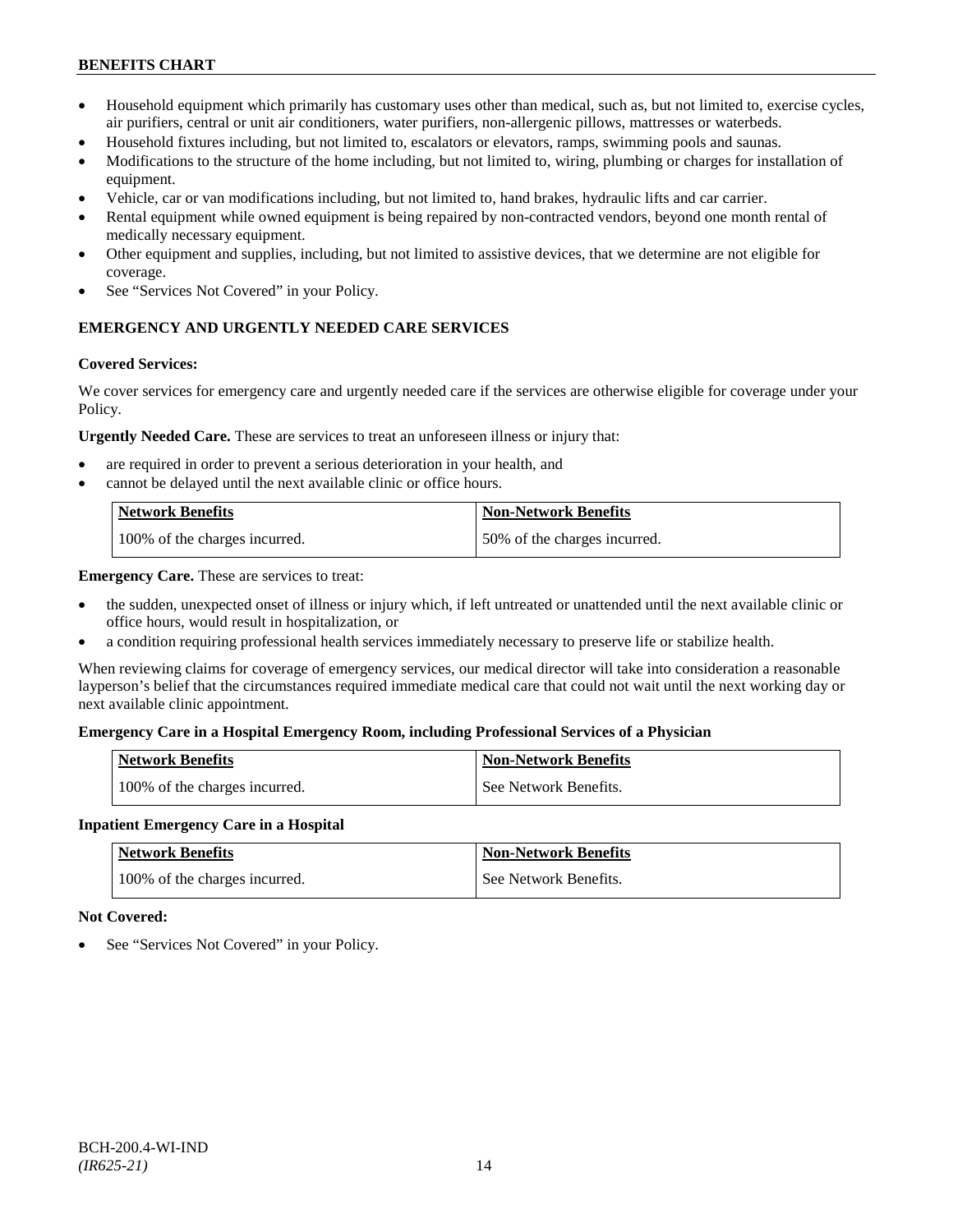## **GENE THERAPY**

## **Covered Services:**

We cover gene therapy treatment that meets our current medical coverage criteria.

| <b>Network Benefits</b>                                                                                                                                                                                 | <b>Non-Network Benefits</b> |
|---------------------------------------------------------------------------------------------------------------------------------------------------------------------------------------------------------|-----------------------------|
| Coverage level is same as corresponding Network<br>Benefit, depending on type of service provided, such as<br>Office Visits for Illness or Injury, Inpatient or<br><b>Outpatient Hospital Services.</b> | No coverage.                |

## **Limitations:**

- Gene therapy must be provided by a designated provider.
- Specific types of gene therapy are limited to therapies and conditions specified in our medical coverage criteria.

## **Not Covered:**

• See "Services Not Covered" in your Policy.

## **HEALTH EDUCATION**

## **Covered Services:**

We cover education for preventive services and education for the management of chronic health problems (such as diabetes).

| Network Benefits                                            | <b>Non-Network Benefits</b>  |
|-------------------------------------------------------------|------------------------------|
| 100% of the charges incurred.<br>Deductible does not apply. | 50% of the charges incurred. |

## **Not Covered:**

See "Services Not Covered" in your Policy.

## **HOME-BASED HEALTH ASSESSMENT PROGRAM**

## **Covered Services:**

If you meet our criteria for coverage, you may qualify for our home-based comprehensive health risk assessment program. The program covers a health assessment with a designated nurse practitioner.

| <b>Network Benefits</b>                                     | <b>Non-Network Benefits</b> |
|-------------------------------------------------------------|-----------------------------|
| 100% of the charges incurred.<br>Deductible does not apply. | No coverage.                |

## **Not Covered:**

• See "Services Not Covered" in your Policy.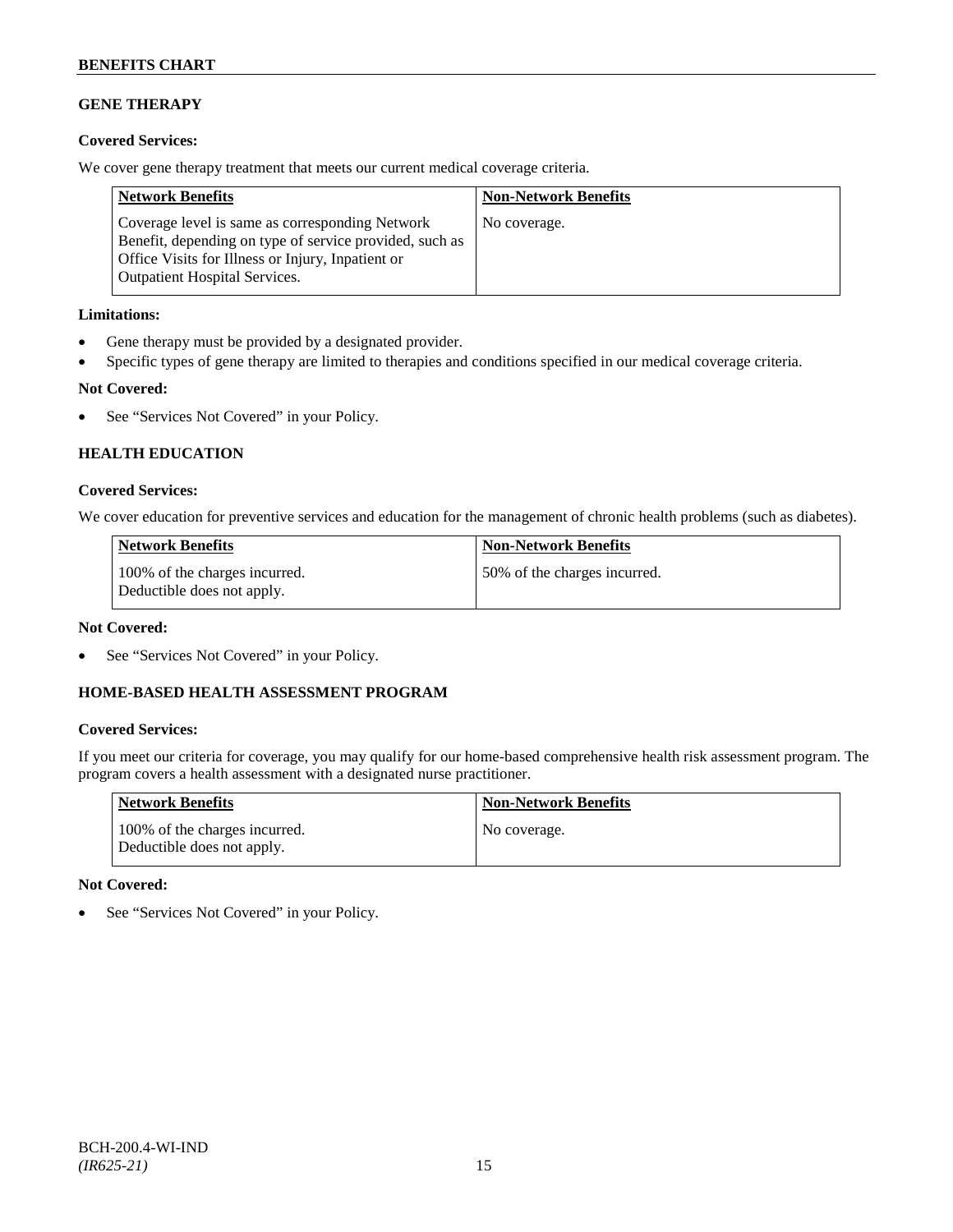## **HOME HEALTH SERVICES**

## **Covered Services:**

We cover skilled nursing services, physical therapy, occupational therapy, speech therapy, respiratory therapy and other therapeutic services, non-routine prenatal and routine postnatal well child visits (as described in our medical coverage criteria), phototherapy services for newborns, home health aide services and other eligible home health services when provided in your home, if you are homebound (i.e., unable to leave home without considerable effort due to a medical condition). Lack of transportation does not constitute homebound status. For phototherapy services for newborns and high risk prenatal services, supplies and equipment are included.

We cover total parenteral nutrition/intravenous ("TPN/IV") therapy, equipment, supplies and drugs in connection with IV therapy. IV line care kits are covered under Durable Medical Equipment.

We cover palliative care benefits. Palliative care includes symptom management, education and establishing goals of care. We waive the requirement that you be homebound for a limited number of home visits for palliative care (as shown in this Benefits Chart), if you have a life-threatening, non-curable condition which has a prognosis of survival of two years or less. Additional palliative care visits are eligible under the home health services benefit if you are homebound and meet all other requirements defined in this section.

You do not need to be homebound to receive total parenteral nutrition/intravenous ("TPN/IV") therapy.

Home health services are eligible and covered only when:

- medically necessary; and
- provided as rehabilitative care, terminal care or maternity care; and
- ordered by a physician, and included in the written home care plan.

### **Physical therapy, occupational therapy, speech therapy, respiratory therapy, home health aide services and palliative Care**

| <b>Network Benefits</b>       | <b>Non-Network Benefits</b> |
|-------------------------------|-----------------------------|
| 100% of the charges incurred. | No coverage.                |

## **TPN/IV Therapy, Skilled Nursing Services, Non-Routine Prenatal/Postnatal Services and Phototherapy**

| Network Benefits              | <b>Non-Network Benefits</b> |
|-------------------------------|-----------------------------|
| 100% of the charges incurred. | No coverage.                |

Each 24-hour visit (or shifts up to 24-hour visits) equals one visit and counts toward the Maximum visits for all other services shown below. Any visit that lasts less than 24 hours regardless of the length of the visit, will count as one visit toward the Maximum visits for all other services shown below. All visits must be medically necessary and benefit eligible.

#### **Routine Prenatal/Postnatal Services and Child Health Supervision Services**

| <b>Network Benefits</b>                                     | <b>Non-Network Benefits</b>  |
|-------------------------------------------------------------|------------------------------|
| 100% of the charges incurred.<br>Deductible does not apply. | 50% of the charges incurred. |

#### **Maximum Visits for Palliative Care:**

| <b>Network Benefits</b>                                                                                                                        | <b>Non-Network Benefits</b> |
|------------------------------------------------------------------------------------------------------------------------------------------------|-----------------------------|
| If you are eligible to receive palliative care in the home<br>and you are not homebound, there is a maximum of 12<br>visits per calendar year. | No coverage.                |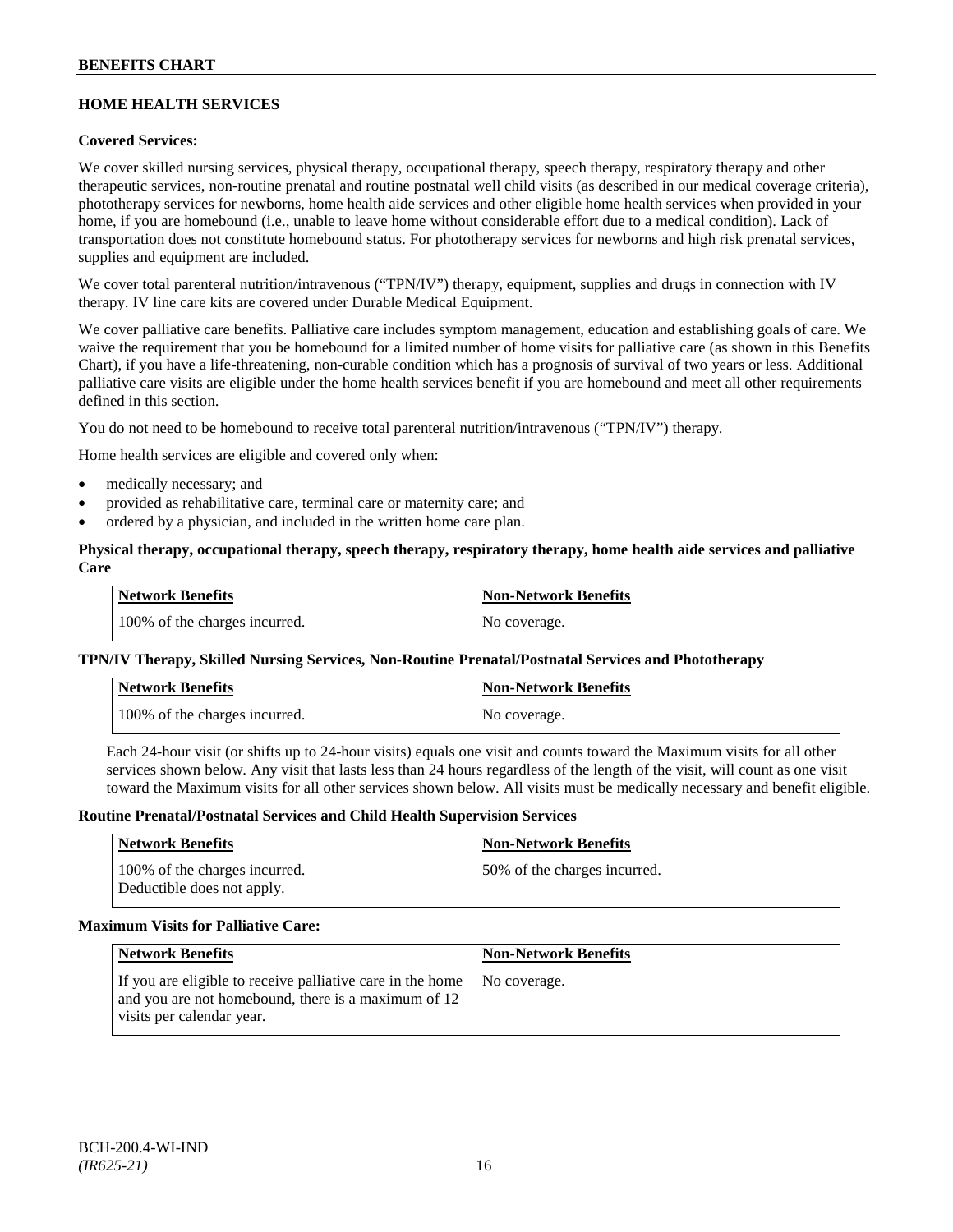## **Maximum Visits for All Services Other Than Palliative Care:**

| Network Benefits             | <b>Non-Network Benefits</b> |
|------------------------------|-----------------------------|
| 60 visits per calendar year. | No coverage.                |

The routine postnatal well child visits do not count toward the visit limit.

### **Limitations:**

- Home health services are not provided as a substitute for a primary caregiver in the home or as relief (respite) for a primary caregiver in the home. We will not reimburse family members or residents in your home for the above services.
- A service shall not be considered a skilled nursing service merely because it is performed by, or under the direct supervision of, a licensed nurse. Where a service (such as tracheotomy suctioning or ventilator monitoring) or like services, can be safely and effectively performed by a non-medical person (or self-administered), without the direct supervision of, a licensed nurse, the service shall not be regarded as a skilled nursing service, whether or not a skilled nurse actually provides the service. The unavailability of a competent person to provide a non-skilled service shall not make it a skilled service when a skilled nurse provides it. Only the skilled nursing component of so-called "blended" services (i.e. services which include skilled and non-skilled components) are covered under this Benefits Chart.

#### **Not Covered:**

- Home Health Services by a Non-Network provider.
- Financial or legal counseling services.
- Housekeeping or meal services in your home.
- Private duty nursing services.
- Services provided by a family member or enrollee, or a resident in the enrollee's home.
- Vocational rehabilitation and recreational or educational therapy. Recreation therapy is therapy provided solely for the purpose of recreation, including, but not limited to: (a) requests for physical therapy or occupational therapy to improve athletic ability, and (b) braces or guards to prevent sports injuries.
- See "Services Not Covered" in your Policy.

#### **HOME HOSPICE SERVICES**

#### **Applicable Definitions:**

**Part-time.** This is up to two hours of service per day, more than two hours is considered continuous care.

**Continuous Care.** This is from two to twelve hours of service per day provided by a registered nurse, licensed practical nurse, or home health aide, during a period of crisis in order to maintain a terminally ill patient at home.

**Appropriate Facility.** This is a nursing home, hospice residence, or other inpatient facility.

**Custodial Care Related to Hospice Services.** This means providing assistance in the activities of daily living and the care needed by a terminally ill patient which can be provided by primary caregiver (i.e., family member or friend) who is responsible for the patient's home care.

#### **Covered Services:**

**Home Hospice Program:** We cover the services described below if you are terminally ill and accepted as a home hospice program participant. You must meet the eligibility requirements of the program, and elect to receive services through the home hospice program. The services will be provided in your home, with inpatient care available when medically necessary as described below. If you elect to receive hospice services, you do so in lieu of curative treatment for your terminal illness for the period you are enrolled in the home hospice program.

**Eligibility:** In order to be eligible to be enrolled in the home hospice program, you must: (1) be a terminally ill patient (prognosis of six months or less); (2) have chosen a palliative treatment focus (i.e., emphasizing comfort and supportive services rather than treatment attempting to cure the disease or condition); and (3) continue to meet the terminally ill prognosis as reviewed by our medical director or his or her designee over the course of care. You may withdraw from the home hospice program at any time.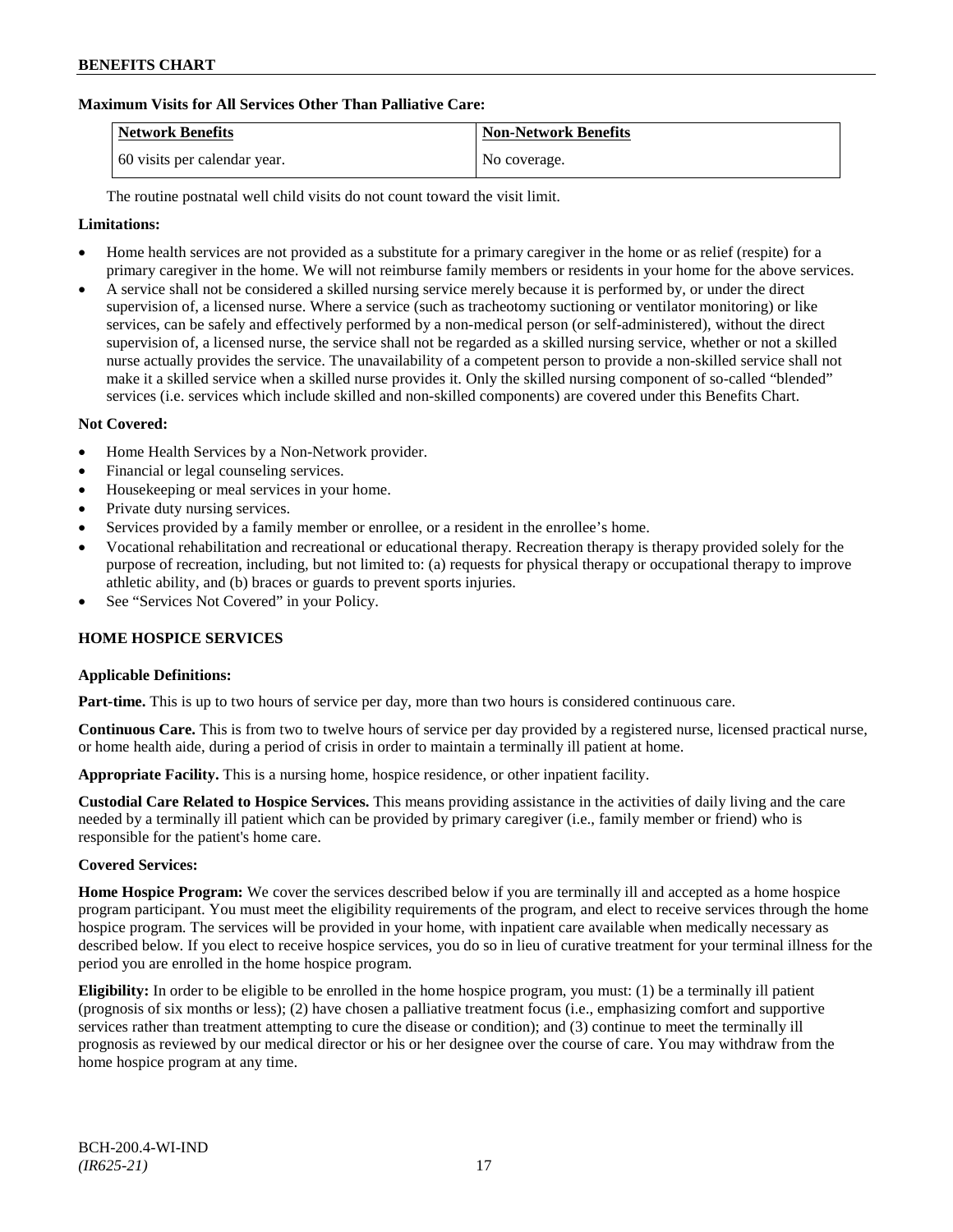**Eligible Services:** Hospice services include the following services provided in accordance with an approved hospice treatment plan:

- Home Health Services:
	- o Part-time care provided in your home by an interdisciplinary hospice team (which may include a physician, nurse, social worker, and spiritual counselor) and medically necessary home health services are covered.
	- o One or more periods of continuous care in your home or in a setting which provides day care for pain or symptom management, when medically necessary, will be covered.
- Inpatient Services: We cover medically necessary inpatient services.
- Other Services:
	- o Respite care is covered for care in your home or in an appropriate facility, to give your primary caregivers (i.e., family members or friends) rest and/or relief when necessary in order to maintain a terminally ill patient at home*.*
	- o Medically necessary medications for pain and symptom management.
	- o Semi-electric hospital beds and other durable medical equipment are covered.
	- o Emergency and non-emergency care is covered.

| <b>Network Benefits</b>       | <b>Non-Network Benefits</b> |
|-------------------------------|-----------------------------|
| 100% of the charges incurred. | No coverage.                |

Respite care is limited to 5 days per episode, and respite care and continuous care combined are limited to 30 days.

#### **Not Covered:**

- Home Hospice Services by a Non-Network provider.
- Financial or legal counseling services.
- Housekeeping or meal services in your home.
- Custodial or maintenance care related to hospice services, whether provided in the home or in a nursing home.
- Any service not specifically described as covered services under this home hospice services benefits.
- Any services provided by members of your family or residents in your home.
- See "Services Not Covered" in your Policy.

## **HOSPITAL AND SKILLED NURSING FACILITY SERVICES**

#### **Covered Services:**

We cover services as described below.

#### **Medical or Surgical Hospital Services**

**Inpatient Hospital Services:** We cover the following medical or surgical services, for the treatment of acute illness or injury, which require the level of care only provided in an acute care facility. These services must be authorized by a physician.

Inpatient hospital services include: room and board; the use of operating or maternity delivery rooms; intensive care facilities; newborn nursery facilities; general nursing care, anesthesia, laboratory and diagnostic imaging services, radiation therapy, physical therapy, prescription drugs or other medications administered during treatment, blood and blood products (unless replaced), and blood derivatives, and other diagnostic or treatment related hospital services; physician and other professional medical and surgical services provided while in the hospital, including gender reassignment surgery that meets medical coverage criteria.

We cover, following a vaginal delivery, a minimum of 48 hours of inpatient care for the mother and newborn child. We cover, following a caesarean section delivery, a minimum of 96 hours of inpatient care for the mother and newborn child.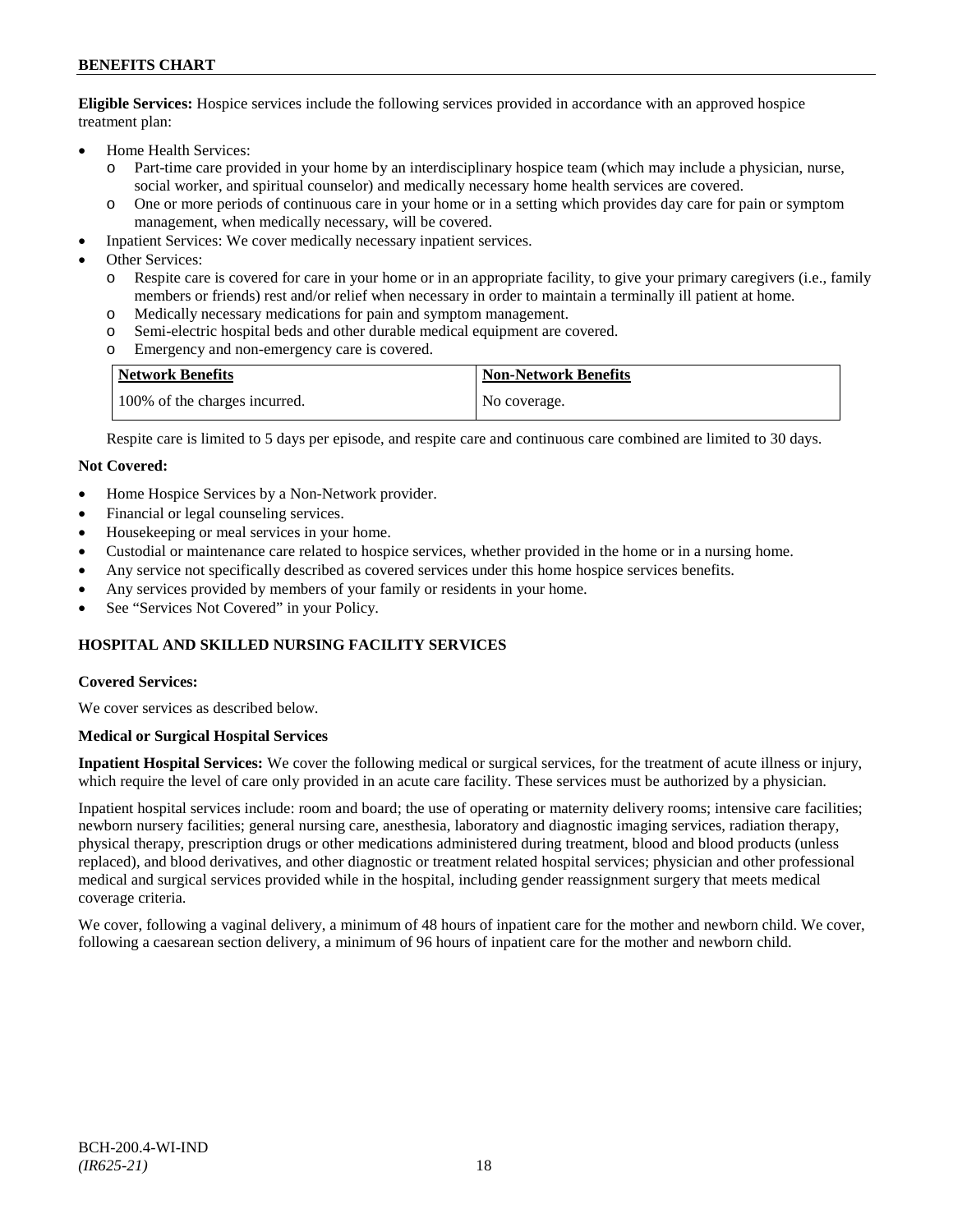Health insurance issuers generally may not, under Federal law, restrict benefits for any hospital length of stay in connection with childbirth for the mother of newborn child to less than 48 hours following a vaginal delivery, or less than 96 hours following a caesarean section. However, Federal law generally does not prohibit the mother's or newborn's attending provider, after consulting with the mother, from discharging the mother or her newborn earlier than 48 hours (or 96 hours as applicable). In any case plans and issuers may not, under Federal law, require that a provider obtain authorization from the plan or the insurance issuer for prescribing a length of stay not in excess of 48 hours (or 96 hours).

| Network Benefits              | <b>Non-Network Benefits</b>  |
|-------------------------------|------------------------------|
| 100% of the charges incurred. | 50% of the charges incurred. |

Each Insured's admission or confinement, including that of a newborn child, is separate and distinct from the admission or confinement of any other Insured.

**Outpatient Hospital, Ambulatory Care or Surgical Facility Services:** We cover the following medical and surgical services, for diagnosis or treatment of illness or injury on an outpatient basis. These services must be authorized by a physician.

Outpatient services include: use of operating rooms, maternity delivery rooms or other outpatient departments, rooms or facilities; and the following outpatient services: general nursing care, anesthesia, laboratory and diagnostic imaging services, radiation therapy, physical therapy, drugs administered during treatment, blood and blood products (unless replaced), and blood derivatives, and other diagnostic or treatment related outpatient services; physician and other professional medical and surgical services provided while an outpatient, including colonoscopies (starting at age 50, or under age 50 for people at high risk of colorectal cancer), and gender reassignment surgery that meets medical coverage criteria.

For Network Benefits, non-emergent, scheduled outpatient Magnetic Resonance Imaging (MRI) and Computed Tomography (CT) must be provided at a designated facility. Your physician or facility will obtain or verify prior authorization for these services, as needed.

To see the benefit level for diagnostic imaging services, laboratory services and physical therapy, see benefits under Diagnostic Imaging Services, Laboratory Services and Physical Therapy in this Benefits Chart.

| <b>Network Benefits</b>       | <b>Non-Network Benefits</b>  |
|-------------------------------|------------------------------|
| 100% of the charges incurred. | 50% of the charges incurred. |

**Skilled Nursing Facility Care:** We cover room and board, daily skilled nursing and related ancillary services for post-acute treatment and rehabilitative care of illness or injury that meets medical coverage criteria.

| <b>Network Benefits</b>                      | <b>Non-Network Benefits</b>                  |
|----------------------------------------------|----------------------------------------------|
| 100% of the charges incurred.                | 50% of the charges incurred.                 |
| Limited to a 30 day maximum per confinement. | Limited to a 30 day maximum per confinement. |

Each day of services provided under the Network Benefits and Non-Network Benefits, combined, applies toward the maximum shown above.

## **Not Covered:**

- Services for items for personal convenience, such as television rental, are not covered.
- See "Services Not Covered" in your Policy.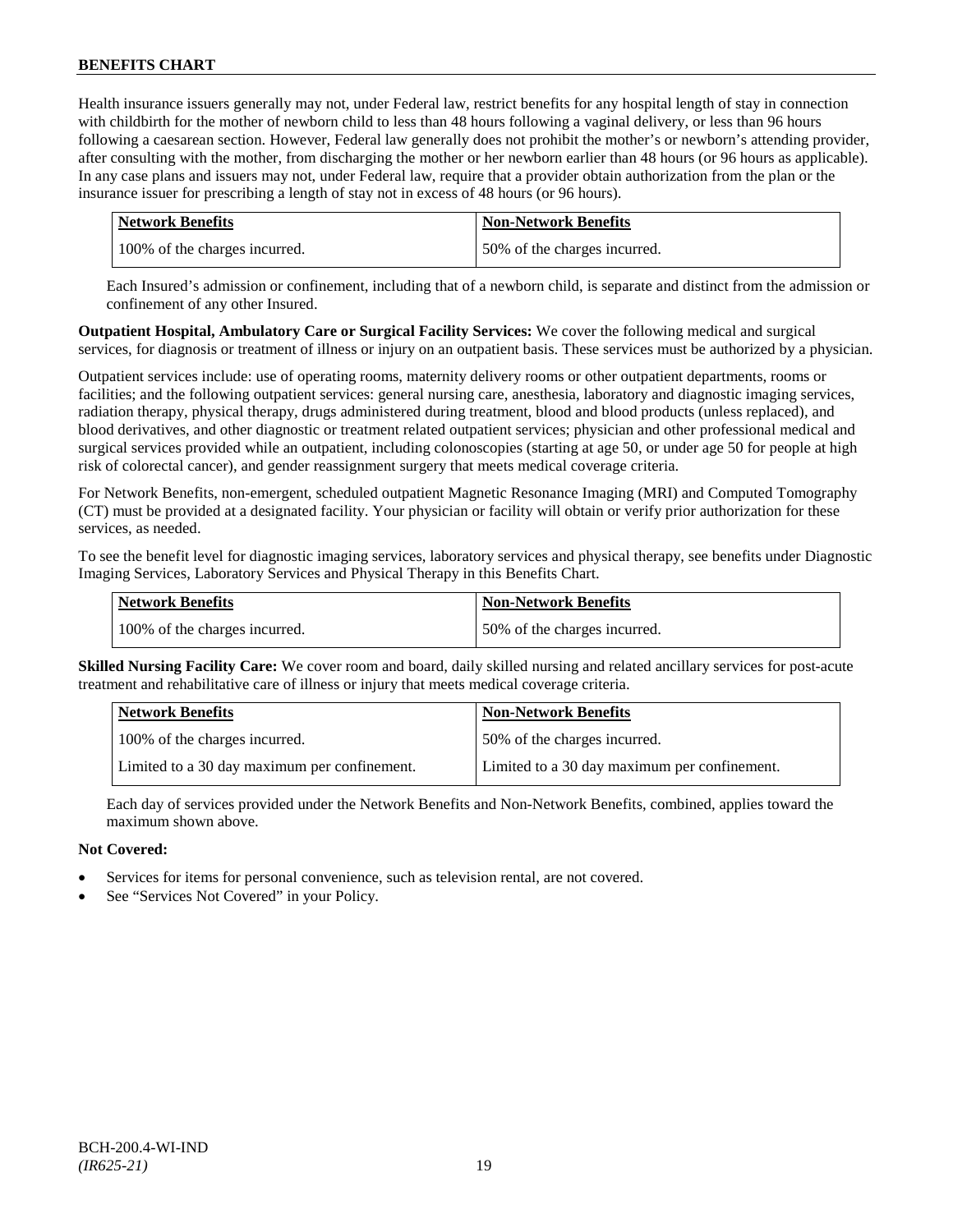### **INFERTILITY SERVICES**

#### **Covered Services:**

We cover the diagnosis of infertility. These services include diagnostic procedures and tests provided in connection with an infertility evaluation, office visits and consultations to diagnose infertility.

| Network Benefits              | <b>Non-Network Benefits</b>  |
|-------------------------------|------------------------------|
| 100% of the charges incurred. | 50% of the charges incurred. |

Coverage is limited to office visits and consultations to diagnose infertility. Treatment is not covered.

#### **Not Covered:**

- Treatment of infertility, including, but not limited to, office visits, laboratory, diagnostic imaging services, and drugs for the treatment of infertility; assisted reproduction, including, but not limited to gamete intrafallopian tube transfer (GIFT), zygote intrafallopian tube transfer (ZIFT), intracytoplasmic sperm injection (ICSI), and/or in-vitro fertilization (IVF), and all charges associated with such procedures; reversal of sterilization; artificial insemination; and sperm, ova or embryo acquisition, retrieval or storage; however, we do cover office visits and consultations to diagnose infertility.
- Services related to the establishment of surrogate pregnancy and fees for a surrogate.
- See "Services Not Covered" in your Policy.

## **LABORATORY SERVICES**

#### **Covered Services:**

We cover laboratory tests when ordered by a provider and provided in a clinic or outpatient hospital facility. This includes blood tests to detect lead exposure in children between the ages of 6 months and 72 months.

To see the benefit level for inpatient hospital or skilled nursing facility services, see benefits under Inpatient Hospital and Skilled Nursing Facility Services in this Benefits Chart.

**Prostate-Specific Antigen (PSA) Test Coverage.** We cover prostate cancer screening for men 40 years of age or over who are symptomatic or in a high-risk category and for all men 50 years of age or older. Coverage includes prostate-specific antigen blood test and digital rectal examination.

| <b>Network Benefits</b>       | <b>Non-Network Benefits</b>  |
|-------------------------------|------------------------------|
| 100% of the charges incurred. | 50% of the charges incurred. |

#### **All other laboratory services**

#### **Services for Illness or Injury**

| <b>Network Benefits</b>       | <b>Non-Network Benefits</b>  |
|-------------------------------|------------------------------|
| 100% of the charges incurred. | 50% of the charges incurred. |

#### **Preventive Services**

Laboratory services associated with preventive services are covered at the benefit level shown in the "Preventive Services" section of this Benefits Chart.

#### **Not Covered:**

See "Services Not Covered" in your Policy.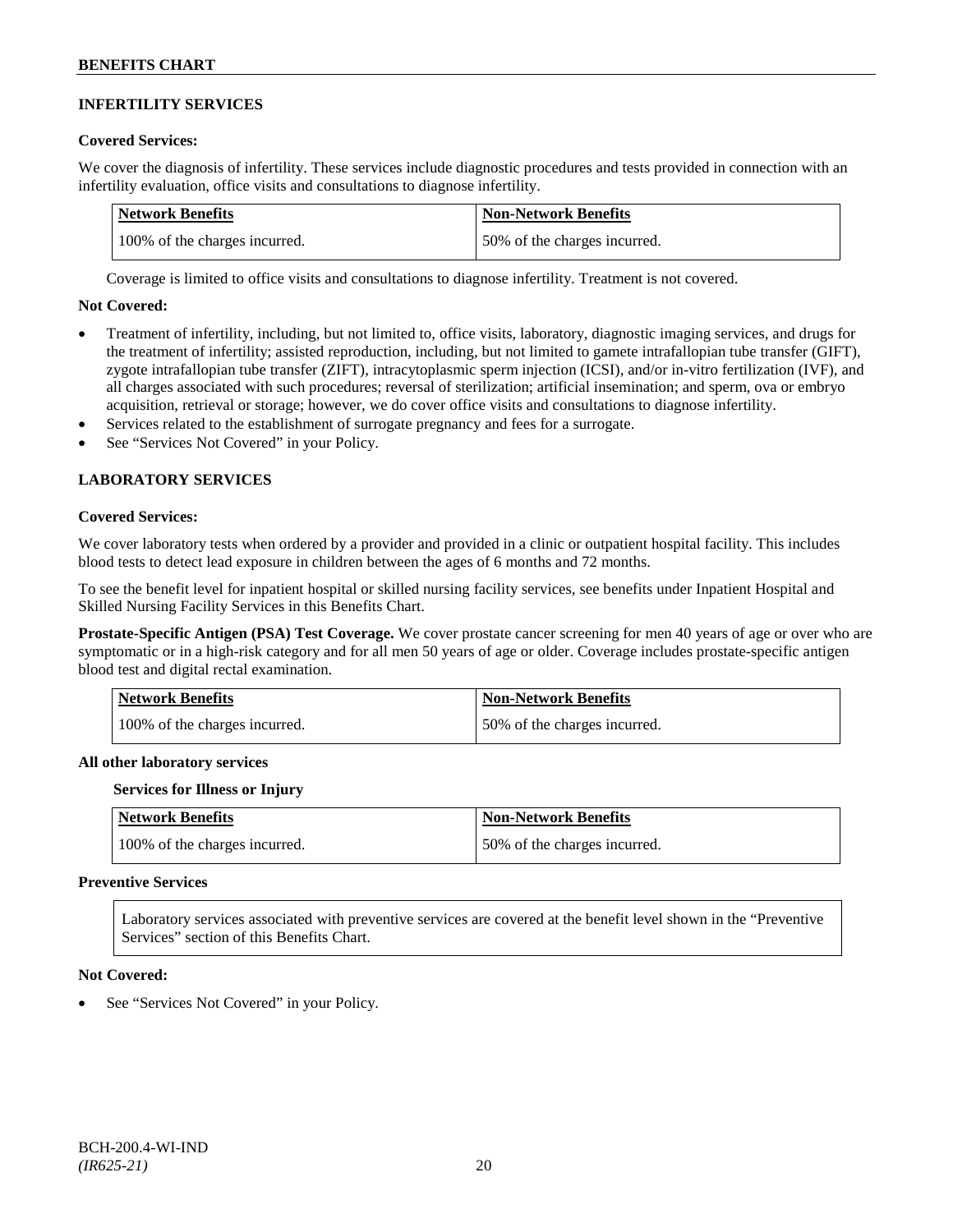## **MASTECTOMY RECONSTRUCTION BENEFIT**

## **Covered Services:**

We cover reconstruction of the breast on which the mastectomy has been performed; surgery and reconstruction of the other breast to produce symmetrical appearance, and prostheses and physical complications of all stages of mastectomy, including lymphedemas.

| Coverage level is same as corresponding Non-Network<br>Coverage level is same as corresponding Network<br>Benefits, depending on type of service provided, such<br>Benefits, depending on type of service provided, such | <b>Network Benefits</b>                              | <b>Non-Network Benefits</b>                          |
|--------------------------------------------------------------------------------------------------------------------------------------------------------------------------------------------------------------------------|------------------------------------------------------|------------------------------------------------------|
| <b>Outpatient Hospital Services.</b><br><b>Outpatient Hospital Services.</b>                                                                                                                                             | as Office Visits for Illness or Injury, Inpatient or | as Office Visits for Illness or Injury, Inpatient or |

## **Not Covered:**

See "Services Not Covered" in your Policy.

## **MEDICATION THERAPY DISEASE MANAGEMENT PROGRAM**

## **Covered Services:**

If you meet our criteria for coverage, you may qualify for our Medication Therapy Disease Management Program.

The program covers consultations with a designated Network pharmacist.

Covered services are based on established medical policies, which are subject to periodic review and modification by the medical directors. These medical policies (medical coverage criteria) are available by calling Member Services, or logging on to your "*my*HealthPartners" account at [healthpartners.com.](http://www.healthpartners.com/)

| <b>Network Benefits</b>                                     | <b>Non-Network Benefits</b> |
|-------------------------------------------------------------|-----------------------------|
| 100% of the charges incurred.<br>Deductible does not apply. | No coverage.                |

## **Not Covered:**

See "Services Not Covered" in your Policy.

## **OFFICE VISITS FOR ILLNESS OR INJURY**

## **Covered Services:**

We cover the following when medically necessary: professional medical and surgical services and related supplies, including biofeedback, of physicians and other health care providers; blood and blood products (unless replaced) and blood derivatives.

We cover diagnosis and treatment of illness or injury to the eyes. Where contact or eye glass lenses are prescribed as medically necessary for the post-operative treatment of cataracts or for the treatment of aphakia, or keratoconus, we cover the initial evaluation, lenses and fitting. Insureds must pay for lens replacement beyond the initial pair.

## **Office visits**

| Network Benefits              | <b>Non-Network Benefits</b>  |
|-------------------------------|------------------------------|
| 100% of the charges incurred. | 50% of the charges incurred. |

## **Convenience Clinics**

| <b>Network Benefits</b>       | <b>Non-Network Benefits</b>  |
|-------------------------------|------------------------------|
| 100% of the charges incurred. | 50% of the charges incurred. |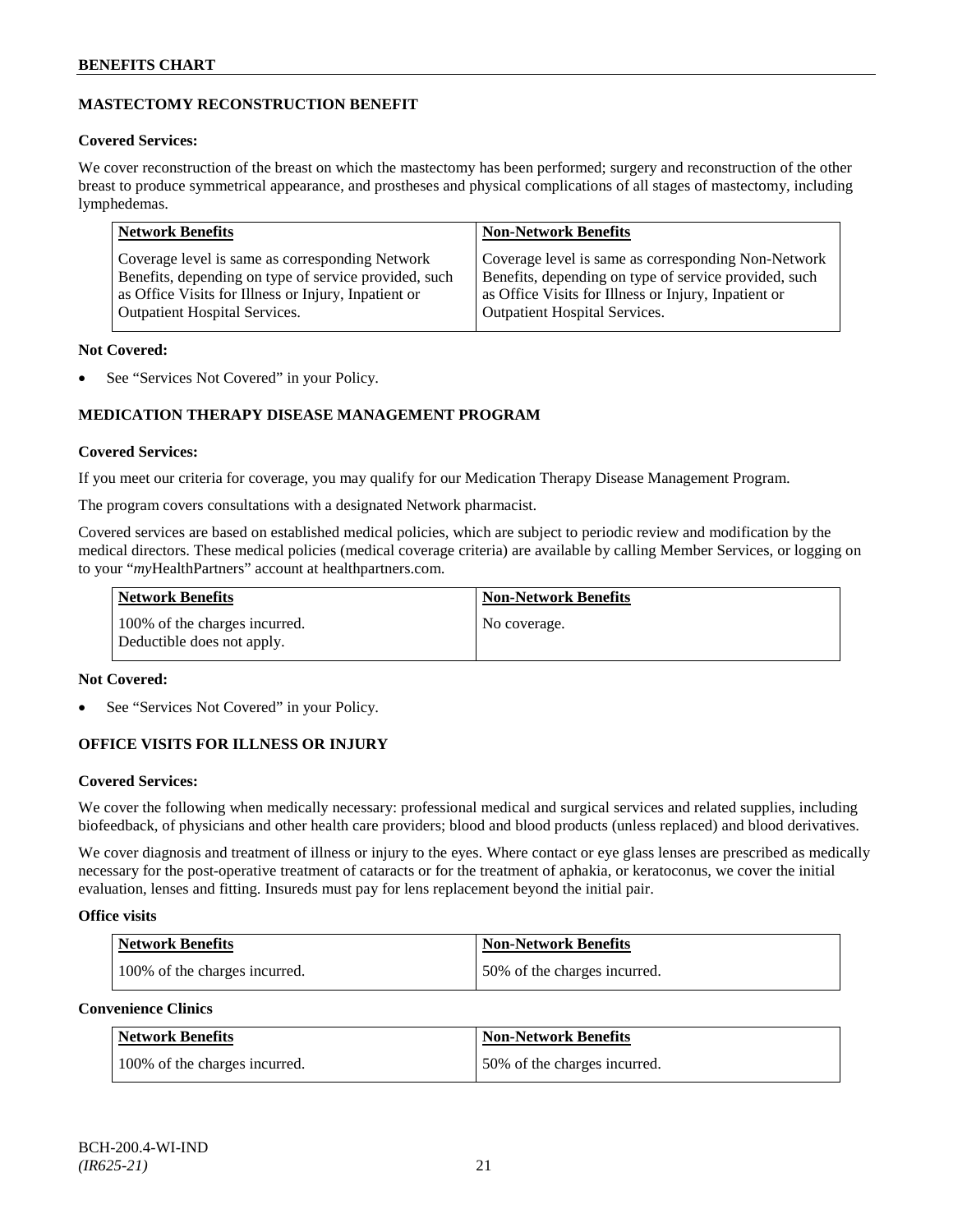## **Scheduled Telephone Visits**

| <b>Network Benefits</b>       | <b>Non-Network Benefits</b>  |
|-------------------------------|------------------------------|
| 100% of the charges incurred. | 50% of the charges incurred. |

### **E-visits**

## **Access to Online Care through virtuwell a[t virtuwell.com](http://www.virtuwell.com/)**

| <b>Network Benefits</b>       | <b>Non-Network Benefits</b> |
|-------------------------------|-----------------------------|
| 100% of the charges incurred. | No coverage.                |

## **All Other E-visits**

| Network Benefits              | <b>Non-Network Benefits</b>  |
|-------------------------------|------------------------------|
| 100% of the charges incurred. | 50% of the charges incurred. |

## **First Three Visits with a Primary Care Provider**

| The first three office visits, convenience clinic visits,<br>telephone visits and e-visits combined in a calendar<br>year are not subject to the deductible.                                                     |
|------------------------------------------------------------------------------------------------------------------------------------------------------------------------------------------------------------------|
| If any of the first three visits are virtuwell visits, they<br>are covered at 100\%.                                                                                                                             |
| If any of the first three visits are office visits, they are<br>covered at 100%, subject to a copayment of \$30 per<br>visit.                                                                                    |
| If any of the first three visits are convenience clinic<br>visits, telephone visits or e-visits (other than virtuwell),<br>they are covered at 100%, subject to a copayment of<br>\$15.                          |
| Then services will be covered at the deductible and<br>coinsurance and/or copayment indicated for office<br>visits, convenience clinic visits, telephone visits and<br>e-visits.                                 |
| Physician services are included; however, office<br>procedure, laboratory, radiology and other ancillary<br>services are not included and will be subject to the<br>deductible and coinsurance and/or copayment. |

## **Injections Administered in a Physician's Office, other than immunizations**

## **Allergy Injections**

| Network Benefits              | Non-Network Benefits         |
|-------------------------------|------------------------------|
| 100% of the charges incurred. | 50% of the charges incurred. |

## **All Other Injections**

| <b>Network Benefits</b>       | Non-Network Benefits         |
|-------------------------------|------------------------------|
| 100% of the charges incurred. | 50% of the charges incurred. |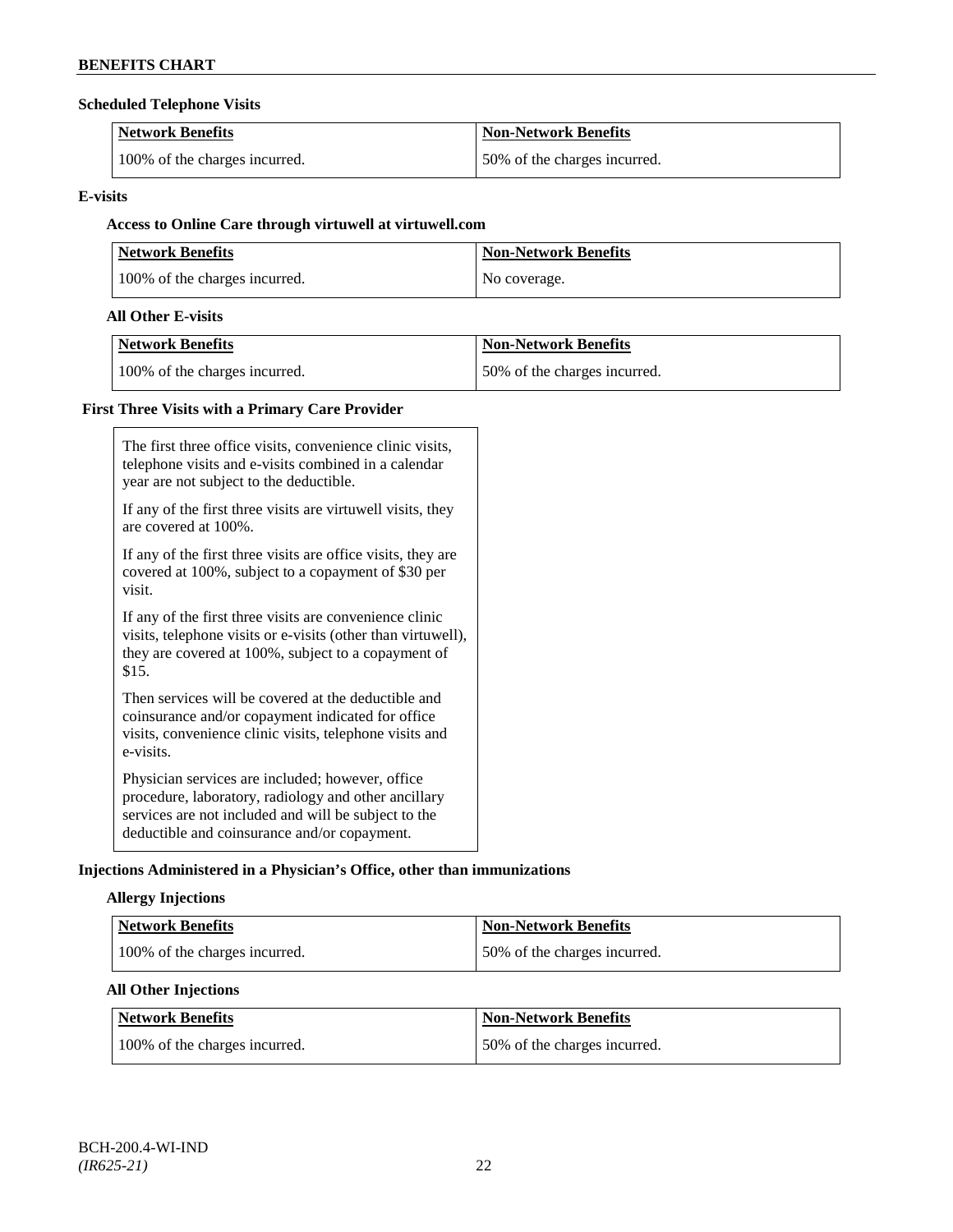## **Not Covered:**

- Court ordered treatment, except as described in this Benefits Chart. Any resulting court ordered treatment for mental health services will be subject to the Policy's requirement for medical necessity.
- See "Services Not Covered" in your Policy.

## **PEDIATRIC EYEWEAR**

### **Covered Services:**

We cover pediatric eyewear for children, subject to our medical coverage criteria. Coverage under this provision will continue until the end of the month in which the child turns age 19. We also cover low vision services. These medical policies (medical coverage criteria) are available by calling Member Services, or logging on to your "*my*HealthPartners" account at [healthpartners.com.](http://www.healthpartners.com/)

| Network Benefits              | <b>Non-Network Benefits</b> |
|-------------------------------|-----------------------------|
| 100% of the charges incurred. | No coverage.                |

Limited to one pair of eyeglasses (lenses and frames), or one pair of contact lenses per calendar year.

#### **Not Covered:**

- Replacement of eyeglasses or contact lenses due to loss or theft.
- Contact lenses for cosmetic purposes.
- See "Services Not Covered" in your Policy.

## **PHYSICAL THERAPY, OCCUPATIONAL THERAPY, SPEECH THERAPY AND OTHER SPECIFIED THERAPIES**

#### **Covered Services:**

We cover the following physical therapy, occupational therapy and speech therapy services:

- Medically necessary rehabilitative care to correct the effects of illness or injury.
- Habilitative services rendered for congenital, developmental or medical conditions which have significantly limited the successful initiation of normal speech and normal motor development.

Massage therapy which is performed in conjunction with other treatment/modalities by a physical or occupational therapist, is part of a prescribed treatment plan and is not billed separately is covered.

We cover services provided in a clinic. We also cover physical therapy provided in an outpatient hospital facility. To see the benefit level for inpatient hospital or skilled nursing facility services, see benefits under "Inpatient Hospital and Skilled Nursing Facility Services".

### **Rehabilitative Care**

| <b>Network Benefits</b>                                                                       | <b>Non-Network Benefits</b>                                                                   |
|-----------------------------------------------------------------------------------------------|-----------------------------------------------------------------------------------------------|
| 100% of the charges incurred.                                                                 | 150% of the charges incurred.                                                                 |
| Physical, Occupational and Speech Therapy are limited<br>to 20 visits each per calendar year. | Physical, Occupational and Speech Therapy are<br>limited to 20 visits each per calendar year. |

In addition to the services provided above, we cover a minimum of:

20 visits per calendar year for pulmonary rehabilitation therapy,

36 visits per calendar year for cardiac rehabilitation therapy,

30 visits per calendar year for post-cochlear implant aural therapy,

20 visits per calendar year for cognitive rehabilitation therapy.

The maximum number of visits are combined for Network Benefits and Non-Network Benefits.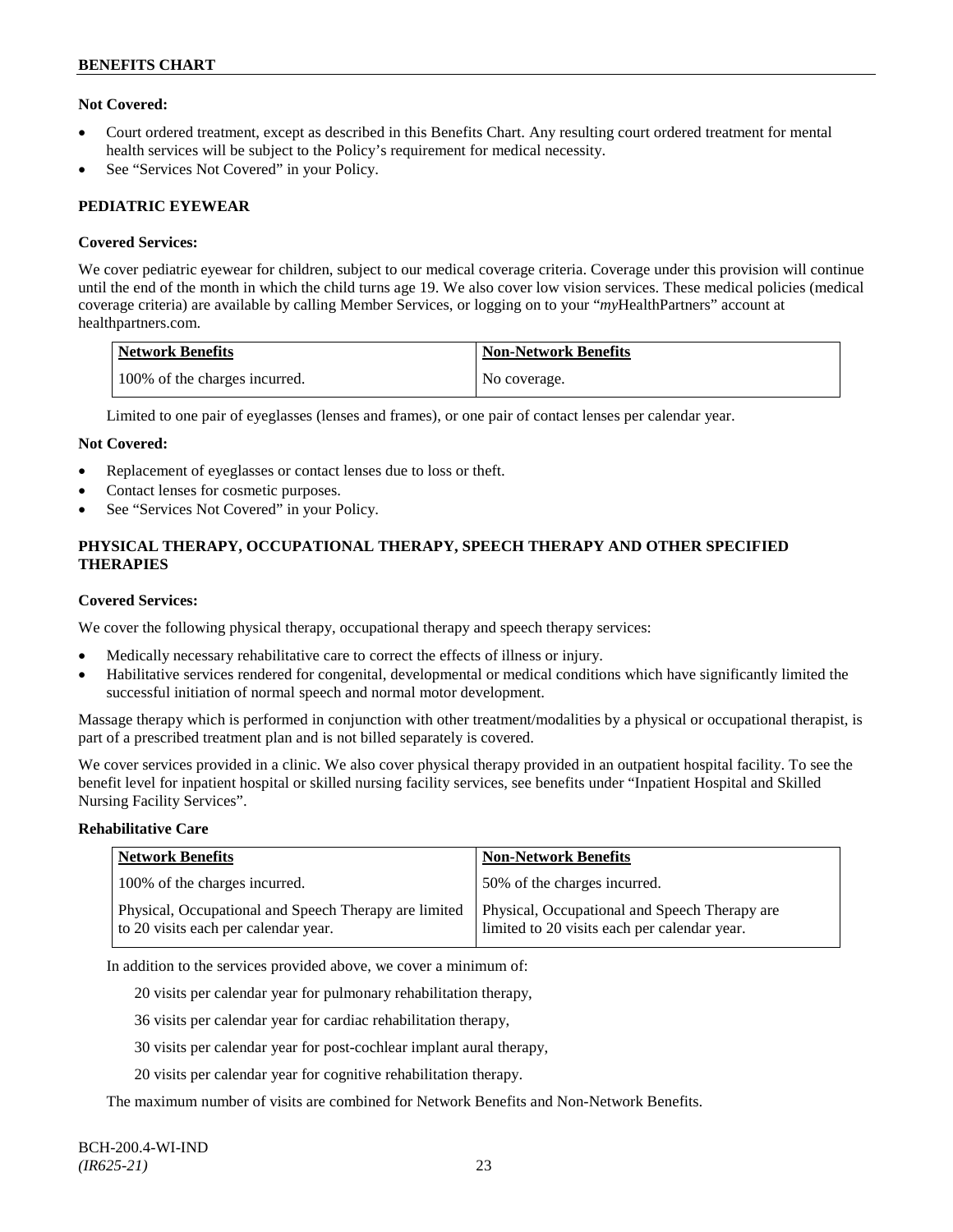## **Habilitative Care**

| <b>Network Benefits</b>                                                                       | <b>Non-Network Benefits</b>                                                                   |
|-----------------------------------------------------------------------------------------------|-----------------------------------------------------------------------------------------------|
| 100% of the charges incurred.                                                                 | 50% of the charges incurred.                                                                  |
| Physical, Occupational and Speech Therapy are limited<br>to 20 visits each per calendar year. | Physical, Occupational and Speech Therapy are<br>limited to 20 visits each per calendar year. |

The maximum number of visits is combined for Network Benefits and Non-Network Benefits.

### **Not Covered:**

- Massage therapy for the purpose of comfort or convenience of the Insured.
- See "Services Not Covered" in your Policy.

## **PRESCRIPTION DRUG SERVICES**

#### **Covered Services:**

We cover prescription drugs and medications that can be self-administered or are administered in a physician's office.

## **For Network Benefits, drugs and medications must be obtained at a network pharmacy.**

#### **Outpatient Drugs (except as specified below)**

| <b>Network Benefits</b>                                                                                                                                                                                                                                               | <b>Non-Network Benefits</b>  |
|-----------------------------------------------------------------------------------------------------------------------------------------------------------------------------------------------------------------------------------------------------------------------|------------------------------|
| 100% of the charges incurred, subject to a copayment of<br>\$5 for generic low cost formulary drugs, and 100% of<br>the charges incurred, subject to a copayment of \$25 for<br>generic high cost formulary drugs.<br>Deductible does not apply.                      | 50% of the charges incurred. |
| Brand name formulary drugs are covered at 100% of the<br>charges incurred.                                                                                                                                                                                            |                              |
| Non-formulary drugs are covered at 50% of the charges<br>incurred.100% of the charges incurred.                                                                                                                                                                       |                              |
| In no event will your cost for a formulary insulin drug<br>exceed \$25. Deductible does not apply to formulary<br>insulin drugs.                                                                                                                                      |                              |
| <b>Oral chemotherapy drugs</b> are included on the<br>Specialty Drug List. However, you pay the applicable<br>outpatient drug copayment. As required by Wisconsin<br>law, your maximum copayment will not be more than<br>\$100 per prescription for a 30-day supply. |                              |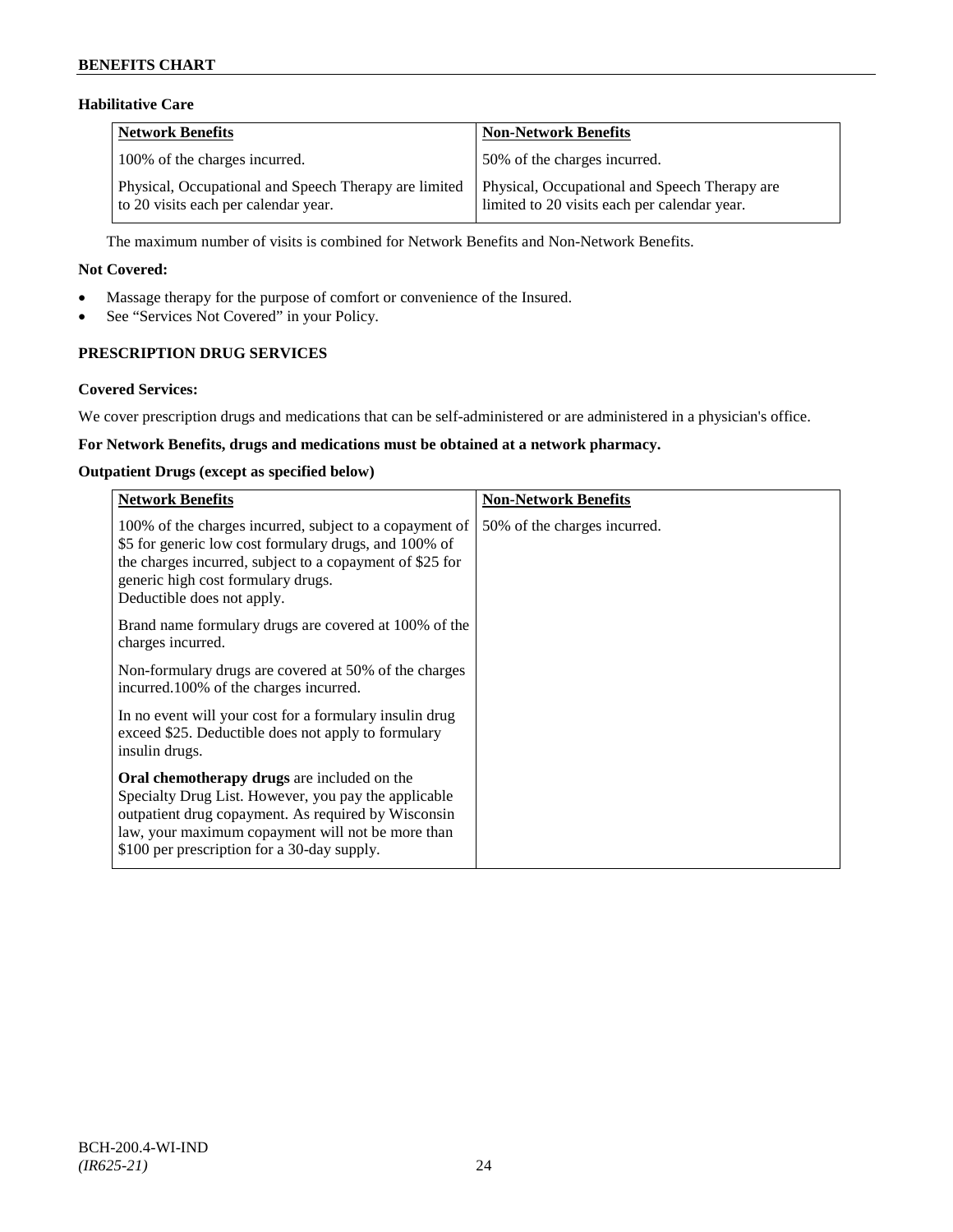## **Mail Order Drugs**

| <b>Network Benefits</b>                                                                                                                                                                                            | <b>Non-Network Benefits</b> |
|--------------------------------------------------------------------------------------------------------------------------------------------------------------------------------------------------------------------|-----------------------------|
| For your convenience, you may also get up to a 90-day<br>supply of outpatient prescription drugs that can be self-<br>administered through the designated mail order service.                                      | See Network Benefits.       |
| Outpatient drugs ordered through this service are.<br>covered at the benefit percent and copayments shown in<br><b>Outpatient Drugs above.</b>                                                                     |                             |
| New prescriptions to treat chronic conditions and trial<br>drugs will be limited to quantity limits described at the<br>end of this section. You will have to pay one copayment<br>for your initial 30-day supply. |                             |
| Specialty Drugs are not available through the mail order<br>service.                                                                                                                                               |                             |

## **Tobacco Cessation Drugs are covered for all FDA approved tobacco cessation drugs**

| Network Benefits                                            | <b>Non-Network Benefits</b>  |
|-------------------------------------------------------------|------------------------------|
| 100% of the charges incurred.<br>Deductible does not apply. | 50% of the charges incurred. |

## **Contraceptive Drugs**

| <b>Network Benefits</b>                                                                                                                                         | <b>Non-Network Benefits</b>  |
|-----------------------------------------------------------------------------------------------------------------------------------------------------------------|------------------------------|
| 100% of the charges incurred for formulary drugs.<br>Deductible does not apply.                                                                                 | 50% of the charges incurred. |
| If a physician requests that a Non-Formulary<br>contraceptive drug be dispensed as written, the drug<br>will be covered at 100%, not subject to the deductible. |                              |

## **Specialty Drugs that are Self-Administered**

| <b>Network Benefits</b>                                                                                                                                                                                                                                        | <b>Non-Network Benefits</b> |
|----------------------------------------------------------------------------------------------------------------------------------------------------------------------------------------------------------------------------------------------------------------|-----------------------------|
| 100% of the charges incurred.                                                                                                                                                                                                                                  | No coverage.                |
| Oral chemotherapy drugs are included on the<br>Specialty Drug List. However, you pay the applicable<br>outpatient drug copayment. As required by Wisconsin<br>law, your maximum copayment will not be more than<br>\$100 per prescription for a 30-day supply. |                             |

In order for the plan to better manage available manufacturer-funded copayment assistance, copayments for certain specialty medications may vary and be set to approximate the maximum of any available manufacturer-funded copayment assistance programs. However, in no case will true out-of-pocket costs to the Insured be greater than the maximum copayment/coinsurance shown in this Benefits Chart. Manufacturer-funded copayment assistance received by an Insured will not apply to the Insured's annual deductible or out-of-pocket limit.

Specialty Drugs are limited to drugs on the Specialty Drug List and must be obtained from a designated vendor.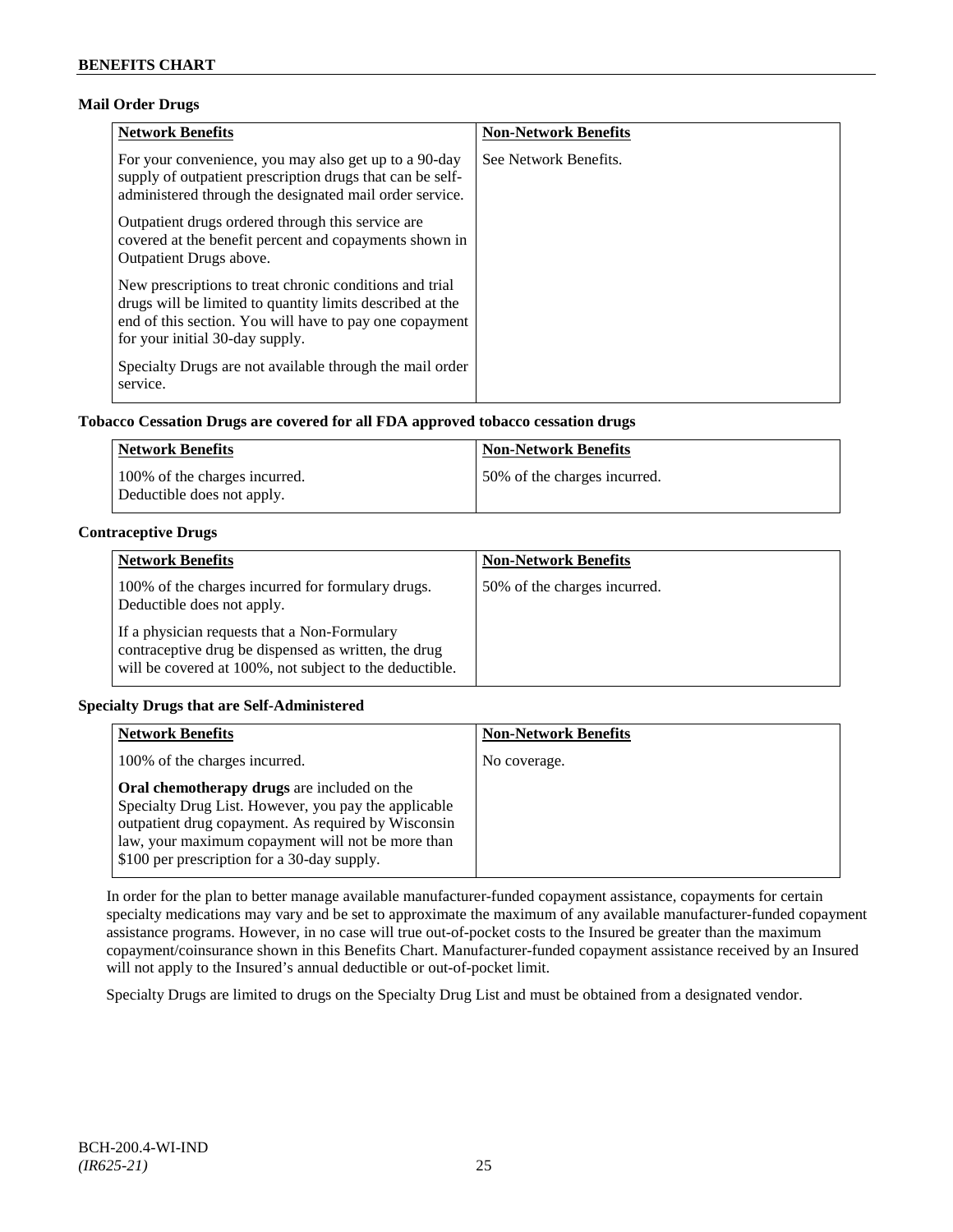## **Limitations:**

- Certain drugs may require prior authorization as indicated on the Formulary. HealthPartners may require prior authorization for the drug and also the site where the drug will be provided. Certain drugs are subject to our utilization review process and quantity limits.
- Certain non-formulary drugs require prior authorization. In addition, certain drugs may be subject to any quantity limits applied as part of our trial program.
- If an Insured requests a brand name drug when there is a generic equivalent, the brand name drug will be covered up to the charge that would apply to the generic drug, minus any required copayment. If a physician requests that a brand name drug be dispensed as written, and we determine the brand name drug is medically necessary, the drug will be paid at the brand name drug benefit.
- We may require Insureds to try over-the-counter (OTC) drug alternatives before approving more costly formulary prescription drugs.
- Unless otherwise specified in the Prescription Drug Services section, you may receive up to a 30-day supply per prescription.
- New prescriptions to treat certain chronic conditions are limited to a 30-day supply.
- A 90-day supply will be covered and dispensed only at pharmacies that participate in our extended day supply program.
- No more than a 30-day supply of Specialty Drugs will be covered and dispensed at a time unless it's a manufacturer supplied drug that cannot be split that supplies the Insured with more than a 30-day supply.
- If a copayment is required, you must pay one copayment for each 30-day supply, or portion thereof.

## **Not Covered:**

- Replacement of prescription drugs, medications, equipment and supplies due to loss, damage or theft.
- Nonprescription (over-the-counter) drugs or medications, including, but not limited to, vitamins, supplements, homeopathic remedies, and non-FDA approved drugs, unless listed on the Formulary and prescribed by a physician or legally authorized health care provider under applicable state and federal law. This exclusion does not include over-thecounter contraceptives for women as allowed under the Affordable Care Act when the Insured obtains a prescription for the item. In addition, if the Insured obtains a prescription, this exclusion does not include aspirin to prevent cardiovascular disease for men and women of certain ages; folic acid supplements for women who may become pregnant; fluoride chemoprevention supplements for children without fluoride in their water source; and iron supplements for children age 6- 12 who are at risk for anemia.
- All drugs for the treatment of sexual dysfunction.
- All drugs for the treatment of growth deficiency.
- All drugs for the treatment of infertility.
- Medical cannabis.
- Drugs on the Excluded Drug List. The Excluded Drug List includes select drugs within a therapy class that are not eligible for coverage. This includes drugs that may be excluded for certain indications. The Excluded Drug List is available at [healthpartners.com.](http://www.healthpartners.com/)
- Drugs that are newly approved by the FDA until they are reviewed and approved by HealthPartners Pharmacy and Therapeutics Committee.
- Medical devices approved by the FDA will not be covered under the Prescription Drug Services section unless they are on our formulary. Covered medical devices are generally submitted and reimbursed under your medical benefits.
- See "Services Not Covered" in your Policy.

## **PREVENTIVE SERVICES**

#### **Applicable Definitions:**

**Routine Preventive Services** are routine healthcare services that include screenings, check-ups and counseling to prevent illness, disease or other health problems before symptoms occur.

**Diagnostic Services** are services to help a provider understand your symptoms, diagnose illness and decide what treatment may be needed. They may be the same services that are listed as preventive services, but they are being used as diagnostic services. Your provider will determine if these services are preventive or diagnostic. These services are not preventive if received as part of a visit to diagnose, manage or maintain an acute or chronic medical condition, illness or injury. When that occurs, unless otherwise indicated below, standard deductibles, copayments or coinsurance apply.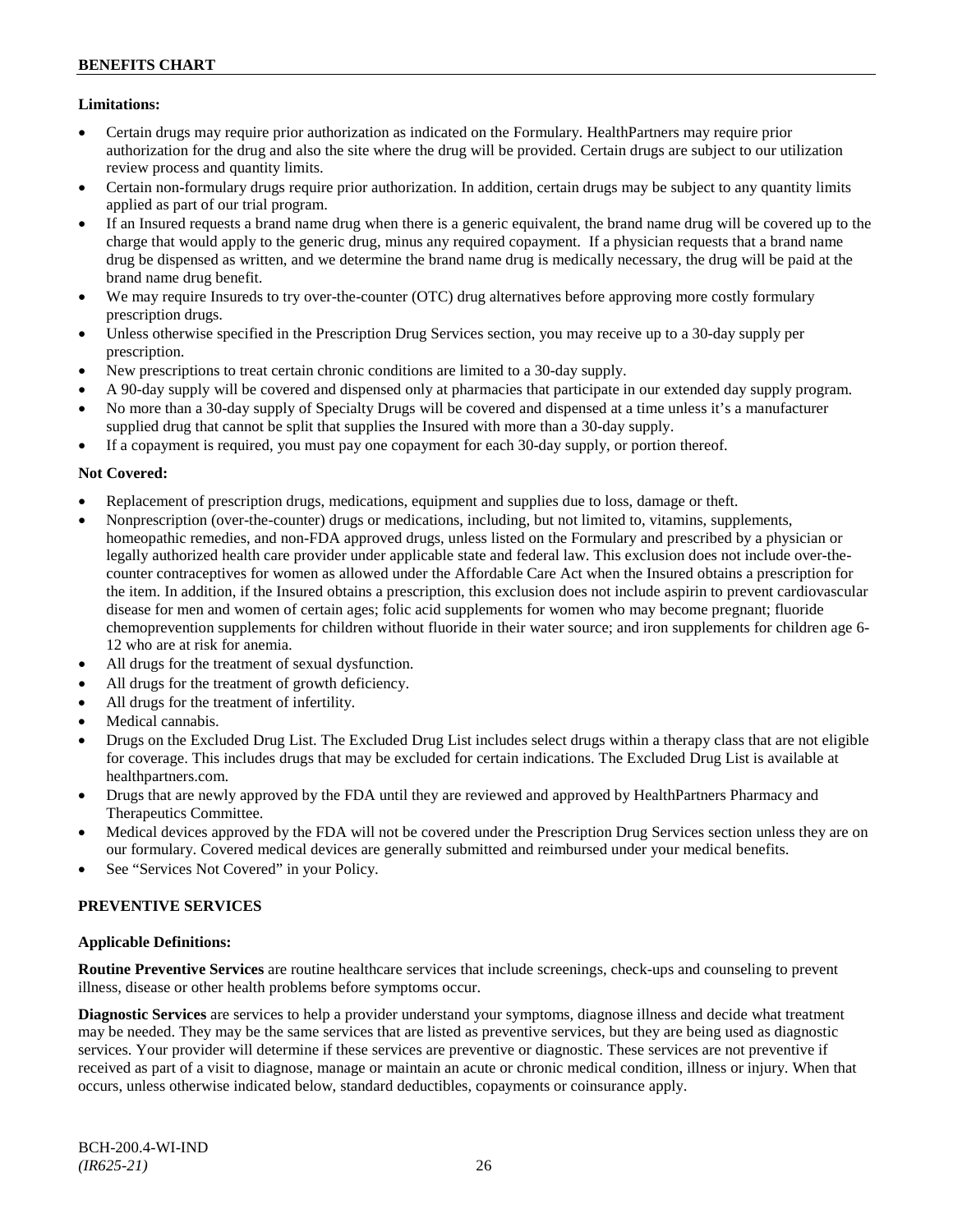## **Covered Services:**

We cover preventive services that meet any of the requirements under the Affordable Care Act (ACA) shown in the bulleted items below. These preventive services are covered at 100% under the Network Benefits with no deductible, copayments or coinsurance. (If a preventive service is not required by the ACA and it is covered at a lower benefit level, it will be specified below.) Preventive benefits mandated under the ACA are subject to periodic review and modification. Changes would be effective in accordance with the federal rules. Preventive services mandated by the ACA include:

- Evidence-based items or services that have in effect a rating of A or B in the current recommendations of the United States Preventive Services Task Force with respect to the individual;
- Immunizations for routine use in children, adolescents, and adults that have in effect a recommendation from the Advisory Committee on Immunization Practices of the Centers for Disease Control and Prevention with respect to the individual;
- With respect to infants, children, and adolescents, evidence-informed preventive care and screenings provided for in comprehensive guidelines supported by the Health Resources and Services Administration; and
- With respect to women, preventive care and screenings provided for in comprehensive guidelines supported by the Health Resources and Services Administration.

Covered services are based on established medical policies, which are subject to periodic review and modification by the medical directors. These medical policies (medical coverage criteria) are available by calling Member Services, or logging on to your "*my*HealthPartners" account at [healthpartners.com.](http://www.healthpartners.com/)

## **ACA and state mandated preventive services are covered as follows:**

**Routine Health Exams and Periodic Health Assessments**. A physician or health care provider will counsel you as to how often health assessments are needed based on age, sex and health status. This includes screening and counseling for tobacco cessation and all FDA approved tobacco cessation medications including over-the-counter drugs (as shown in the Prescription Drug Services section).

| <b>Network Benefits</b>                                     | <b>Non-Network Benefits</b>  |
|-------------------------------------------------------------|------------------------------|
| 100% of the charges incurred.<br>Deductible does not apply. | 50% of the charges incurred. |

**Child Health Supervision Services.** This includes pediatric preventive services such as newborn screenings, appropriate immunizations, developmental assessments and laboratory services appropriate to the age of the child from birth to 72 months, and appropriate immunizations to age 18.

| <b>Network Benefits</b>                                     | <b>Non-Network Benefits</b>  |
|-------------------------------------------------------------|------------------------------|
| 100% of the charges incurred.<br>Deductible does not apply. | 50% of the charges incurred. |

#### **Routine Prenatal Care and Exams**

| <b>Network Benefits</b>                                     | <b>Non-Network Benefits</b>  |
|-------------------------------------------------------------|------------------------------|
| 100% of the charges incurred.<br>Deductible does not apply. | 50% of the charges incurred. |

**Routine Postnatal Care.** This includes health exams, assessments, education and counseling relating to the period immediately after childbirth.

| Network Benefits                                            | <b>Non-Network Benefits</b>  |
|-------------------------------------------------------------|------------------------------|
| 100% of the charges incurred.<br>Deductible does not apply. | 50% of the charges incurred. |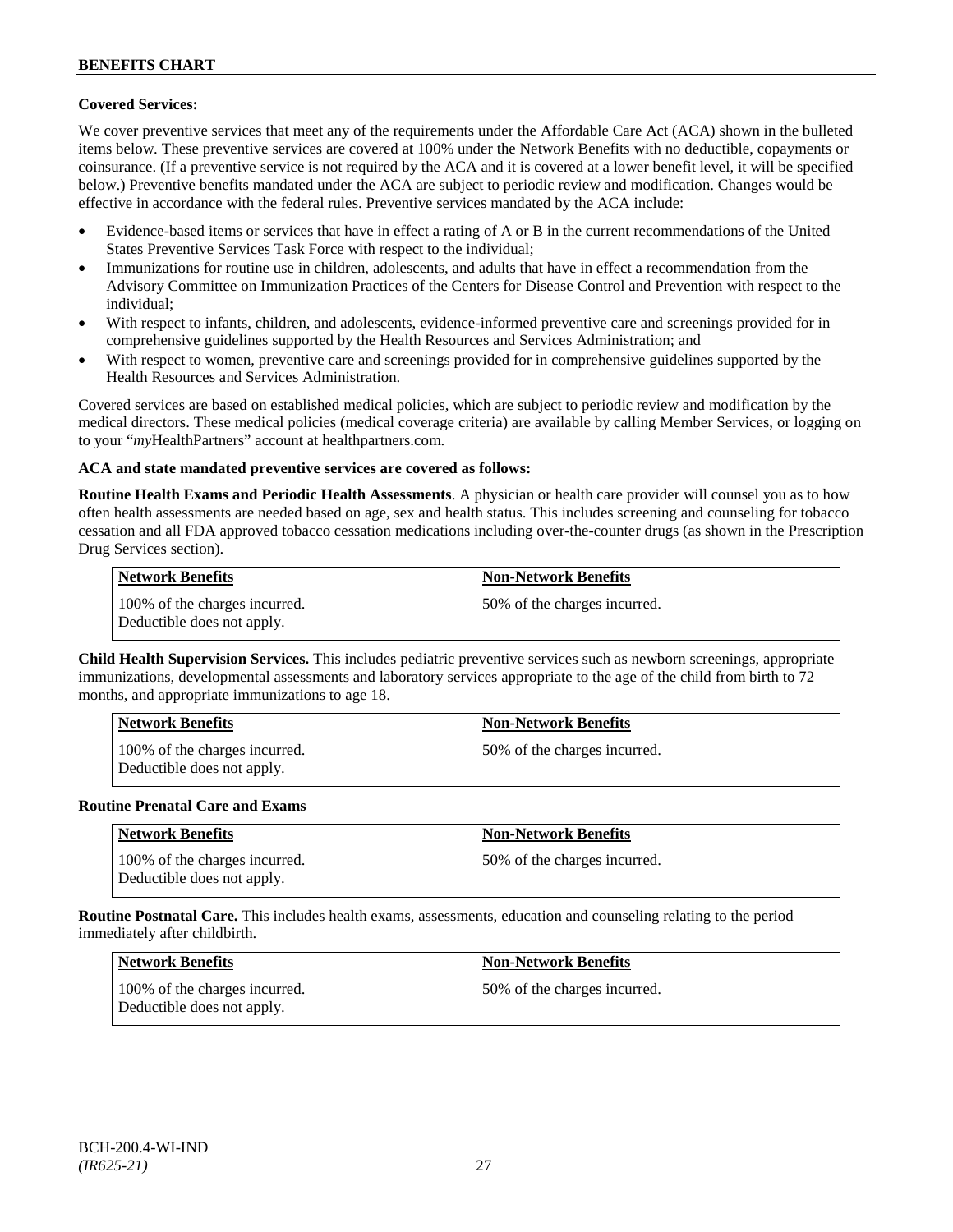**Routine Screening Procedures for Cancer.** This includes colorectal screening starting at age 50 and under age 50 for people at high risk of colorectal cancer. This also includes other cancer screenings recommended by the USPSTF with an A or B rating. Women's preventive health services below describe additional routine screening procedures for cancer.

| <b>Network Benefits</b>                                     | <b>Non-Network Benefits</b>  |
|-------------------------------------------------------------|------------------------------|
| 100% of the charges incurred.<br>Deductible does not apply. | 50% of the charges incurred. |

## **Routine Eye and Hearing Exams for members under the age of 22**

| <b>Network Benefits</b>                                     | <b>Non-Network Benefits</b>  |
|-------------------------------------------------------------|------------------------------|
| 100% of the charges incurred.<br>Deductible does not apply. | 50% of the charges incurred. |

**Professional Voluntary Family Planning Services.** This includes services to prevent or delay a pregnancy, including counseling and education. Services must be provided by a licensed provider.

| Network Benefits                                            | <b>Non-Network Benefits</b>   |
|-------------------------------------------------------------|-------------------------------|
| 100% of the charges incurred.<br>Deductible does not apply. | 150% of the charges incurred. |

#### **Adult Immunizations**

| Network Benefits              | Non-Network Benefits          |
|-------------------------------|-------------------------------|
| 100% of the charges incurred. | 100% of the charges incurred. |
| Deductible does not apply.    | Deductible does not apply.    |

**Women's Preventive Health Services.** This includes mammograms, screenings for cervical cancer (pap smears), breast pumps, human papillomavirus (HPV) testing, counseling for sexually transmitted infections, counseling and screening for human immunodeficiency virus (HIV), and all FDA approved contraceptive methods as prescribed by a doctor, sterilization procedures, education and counseling (see the Prescription Drug Services section for coverage of oral contraceptive drugs). We also provide genetic screening for BRCA if someone in your family has the gene or you have a diagnosis of cancer.

The U.S. Preventive Services Task Force (USPSTF) recommends screening mammography, with or without clinical breast examination (CBE), every 1-2 years for women aged 40 and older. For women age 50 and older, we cover an annual mammogram.

| <b>Network Benefits</b>                                     | <b>Non-Network Benefits</b>  |
|-------------------------------------------------------------|------------------------------|
| 100% of the charges incurred.<br>Deductible does not apply. | 50% of the charges incurred. |

**Obesity Screening and Management.** We cover obesity screening and counseling for all ages during a routine preventive care exam. If you are age 18 or older and have a body mass index of 30 or more, we also cover intensive obesity management to help you lose weight. Your primary care doctor can coordinate these services.

| <b>Network Benefits</b>                                     | <b>Non-Network Benefits</b>  |
|-------------------------------------------------------------|------------------------------|
| 100% of the charges incurred.<br>Deductible does not apply. | 50% of the charges incurred. |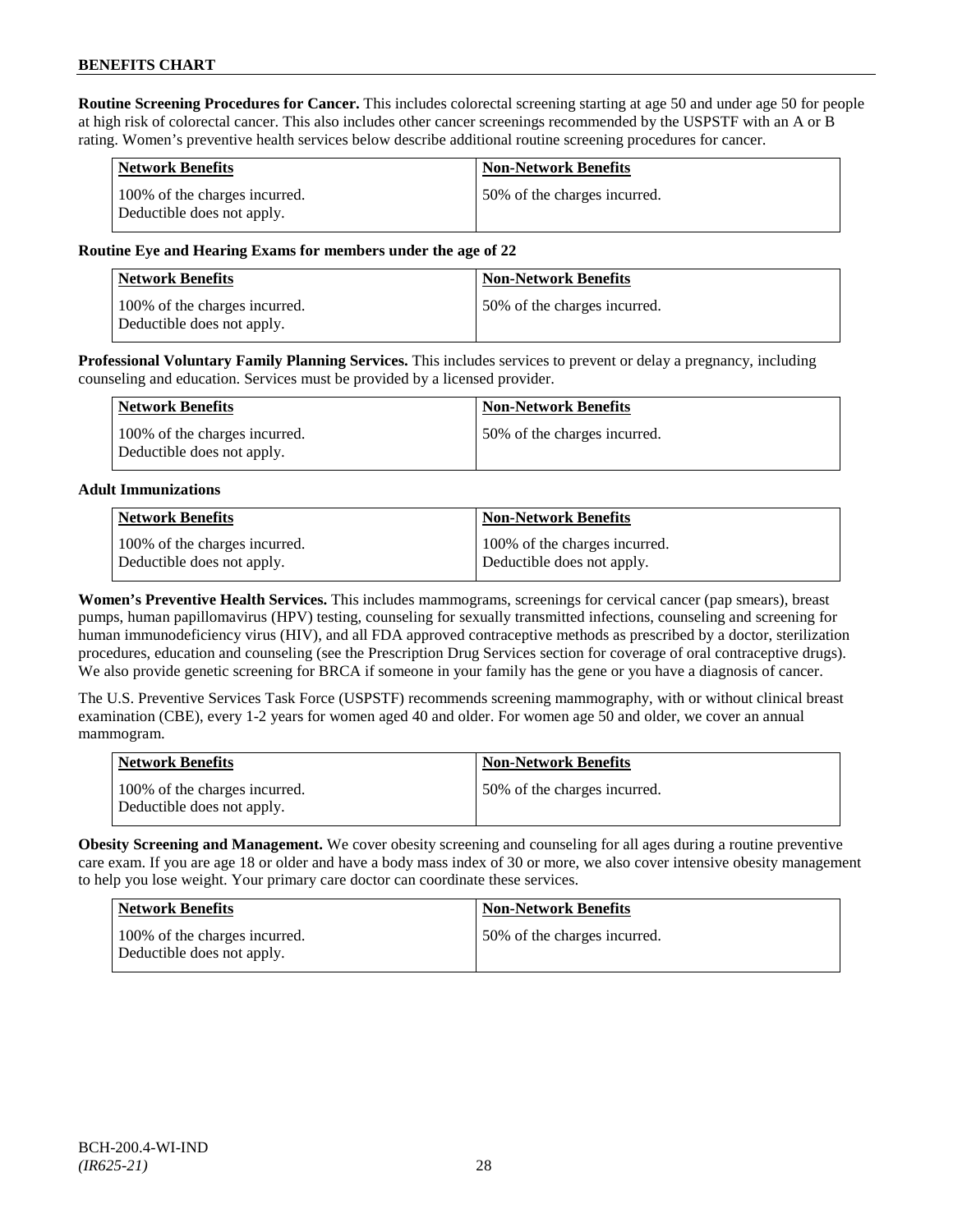**Preventive Medications.** We cover preventive medications currently recommended by USPSTF with an A or B rating if they are prescribed by your medical provider and they are listed on our Formulary. Preventive medications are subject to periodic review and modification. Changes would be effective in accordance with the federal rules and reflected in our current medical coverage criteria for preventive care services.

| <b>Network Benefits</b>                                     | <b>Non-Network Benefits</b>  |
|-------------------------------------------------------------|------------------------------|
| 100% of the charges incurred.<br>Deductible does not apply. | 50% of the charges incurred. |

## **In addition to any ACA or state mandated preventive services referenced above, we cover the following eligible preventive services:**

## **Routine Hearing Exams for Adults Age 22 and older**

| Network Benefits              | <b>Non-Network Benefits</b>  |
|-------------------------------|------------------------------|
| 100% of the charges incurred. | 50% of the charges incurred. |

**Ovarian Cancer Surveillance Tests for women who are at risk.** "At risk for ovarian cancer" means (1) having a family history that includes any of the following: one or more first-degree or second-degree relatives with ovarian cancer, clusters of female relatives with breast cancer or nonpolyposis colorectal cancer; or (2) testing positive for BRCA1 or BRCA2 mutations. "Surveillance tests for ovarian cancer" means annual screening using: CA-125 serum tumor marker testing, transvaginal ultrasound, pelvic examination or other proven ovarian cancer screening tests currently being evaluated by the federal Food and Drug Administration or by the National Cancer Institute.

| <b>Network Benefits</b>                                 | <b>Non-Network Benefits</b>                             |
|---------------------------------------------------------|---------------------------------------------------------|
| Coverage level is same as corresponding Network         | Coverage level is same as corresponding Non-Network     |
| Benefit, depending on type of service provided, such as | Benefit, depending on type of service provided, such as |
| Diagnostic Imaging Services, Laboratory Services        | Diagnostic Imaging Services, Laboratory Services        |
| Office Visits for Illness or Injury, or Preventive      | Office Visits for Illness or Injury, or Preventive      |
| Services.                                               | Services.                                               |

#### **Limitations:**

• Services are not preventive if received as part of a visit to diagnose, manage or maintain an acute or chronic medical condition, illness or injury. When that occurs, unless otherwise indicated above, standard deductibles, copayments or coinsurance apply.

## **Not Covered:**

- Routine eye exams for adults age 22 and older.
- See "Services Not Covered" in your Policy.

## **TRANSPLANT SERVICES**

## **Applicable Definitions:**

**Autologous.** This is when the source of cells is from the individual's own marrow or stem cells.

**Allogeneic.** This is when the source of cells is from a related or unrelated donor's marrow or stem cells.

**Allogeneic Bone Marrow Transplant.** This is when the bone marrow is harvested from the related or unrelated donor and stored. The patient undergoes treatment which includes tumor ablation with high-dose chemotherapy and/or radiation. The bone marrow is reinfused (transplanted).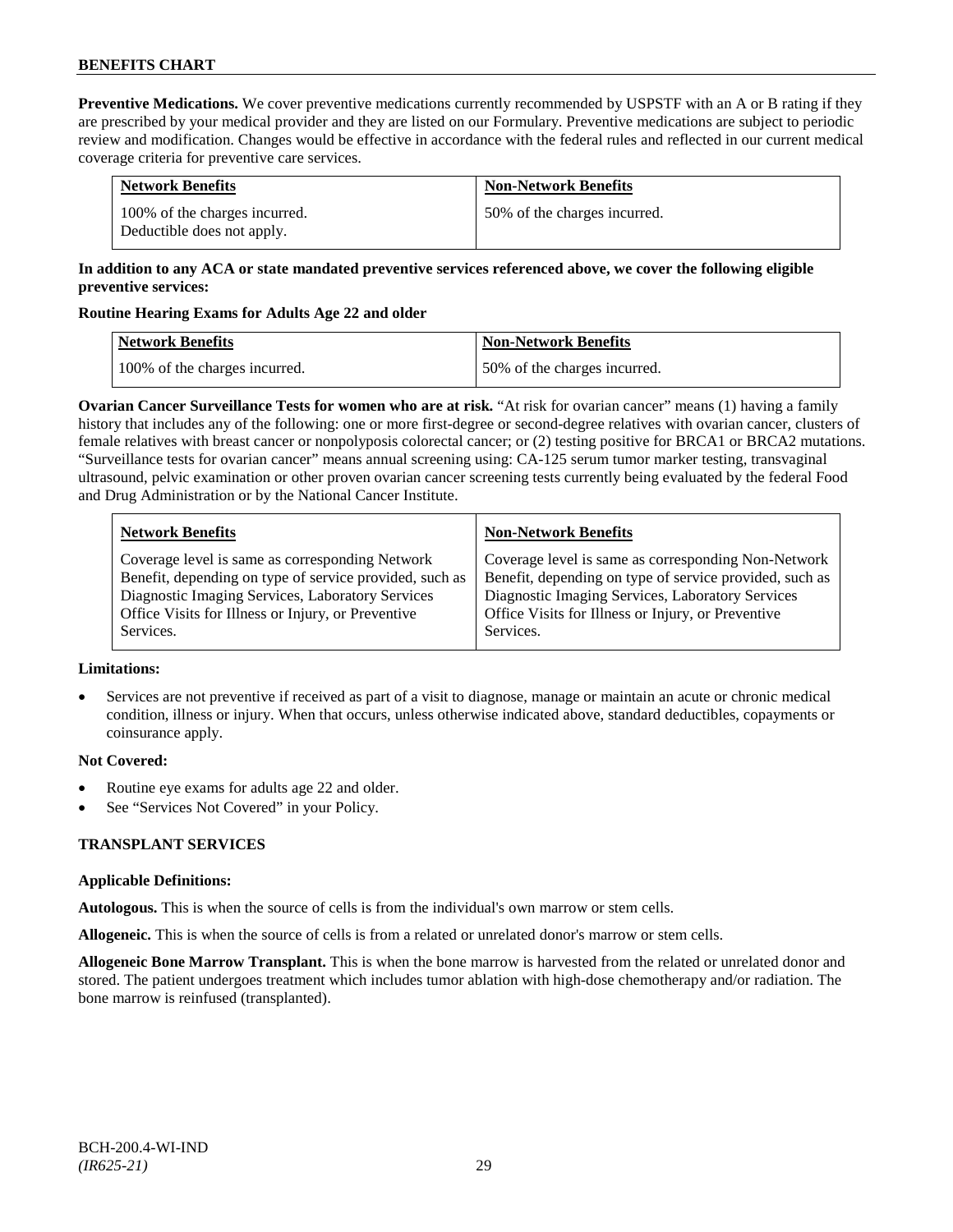**Autologous Bone Marrow Transplant.** This is when the bone marrow is harvested from the individual and stored. The patient undergoes treatment which includes tumor ablation with high-dose chemotherapy and/or radiation. The bone marrow is reinfused (transplanted).

**Autologous/Allogeneic Stem Cell Support.** This is a treatment process that includes stem cell harvest from either bone marrow or peripheral blood, tumor ablation with high-dose chemotherapy and/or radiation, stem cell reinfusion, and related care. Autologous/allogeneic bone marrow transplantation and high dose chemotherapy with peripheral stem cell rescue/support are considered to be autologous/allogeneic stem cell support.

**Designated Transplant Center.** This is any health care provider, group or association of health care providers designated by us to provide services, supplies or drugs for specified transplants for our Insureds.

**Transplant Services.** This is transplantation (including retransplants) of the human organs or tissue listed below, including all related post-surgical treatment, follow-up care and drugs and multiple transplants for a related cause. Transplant services do not include other organ or tissue transplants or surgical implantation of mechanical devices functioning as a human organ, except surgical implantation of an FDA approved Ventricular Assist Device (VAD) or total artificial heart, functioning as a temporary bridge to heart transplantation.

Prior authorization is required prior to consultation to support coordination of care and benefits.

## **Covered Services:**

We cover eligible transplant services (as defined above) while you are covered under your Policy. Transplants that will be considered for coverage are limited to the following:

- Kidney transplants for end-stage disease.
- Cornea transplants for end-stage disease.
- Heart transplants for end-stage disease.
- Lung transplants or heart/lung transplants for: (1) primary pulmonary hypertension; (2) Eisenmenger's syndrome; (3) endstage pulmonary fibrosis; (4) alpha 1 antitrypsin disease; (5) cystic fibrosis; and (6) emphysema.
- Liver transplants for: (1) biliary atresia in children; (2) primary biliary cirrhosis; (3) post-acute viral infection (including hepatitis A, hepatitis B antigen e negative and hepatitis C) causing acute atrophy or post-necrotic cirrhosis; (4) primary sclerosing cholangitis; (5) alcoholic cirrhosis; and (6) hepatocellular carcinoma.
- Allogeneic bone marrow transplants or peripheral stem cell support associated with high dose chemotherapy for : (1) acute myelogenous leukemia; (2) acute lymphocytic leukemia; (3) chronic myelogenous leukemia; (4) severe combined immunodeficiency disease; (5) Wiskott-Aldrich syndrome; (6) aplastic anemia; (7) sickle cell anemia; (8) non-relapsed or relapsed non-Hodgkin's lymphoma; (9) multiple myeloma; and (10) testicular cancer.
- Autologous bone marrow transplants or peripheral stem cell support associated with high-dose chemotherapy for: (1) acute leukemia; (2) non-Hodgkin's lymphoma; (3) Hodgkin's disease; (4) Burkitt's lymphoma; (5) neuroblastoma; (6) multiple myeloma; (7) chronic myelogenous leukemia; and (8) non-relapsed non-Hodgkin's lymphoma.
- Pancreas transplants for simultaneous pancreas-kidney transplants for diabetes, pancreas after kidney, living related segmental simultaneous pancreas kidney transplantation and pancreas transplant alone.

To receive Network Benefits, charges for transplant services must be incurred at a Designated Transplant Center.

The transplant-related treatment provided, including expenses incurred for directly related donor services, shall be subject to and in accordance with the provisions, limitations, maximums and other terms of your Policy.

Medical and hospital expenses of the donor are covered only when the recipient is an Insured and the transplant and directly related donor expenses have been prior authorized for coverage. Treatment of medical complications that may occur to the donor are not covered. Donors are not considered Insureds, and are therefore not eligible for the rights afforded to Insureds under your Policy.

The list of eligible transplant services and coverage determinations are based on established medical policies, which are subject to periodic review and modifications by the medical director.

| Network Benefits                                  | <b>Non-Network Benefits</b> |
|---------------------------------------------------|-----------------------------|
| See Network Inpatient Hospital Services Benefits. | No coverage.                |